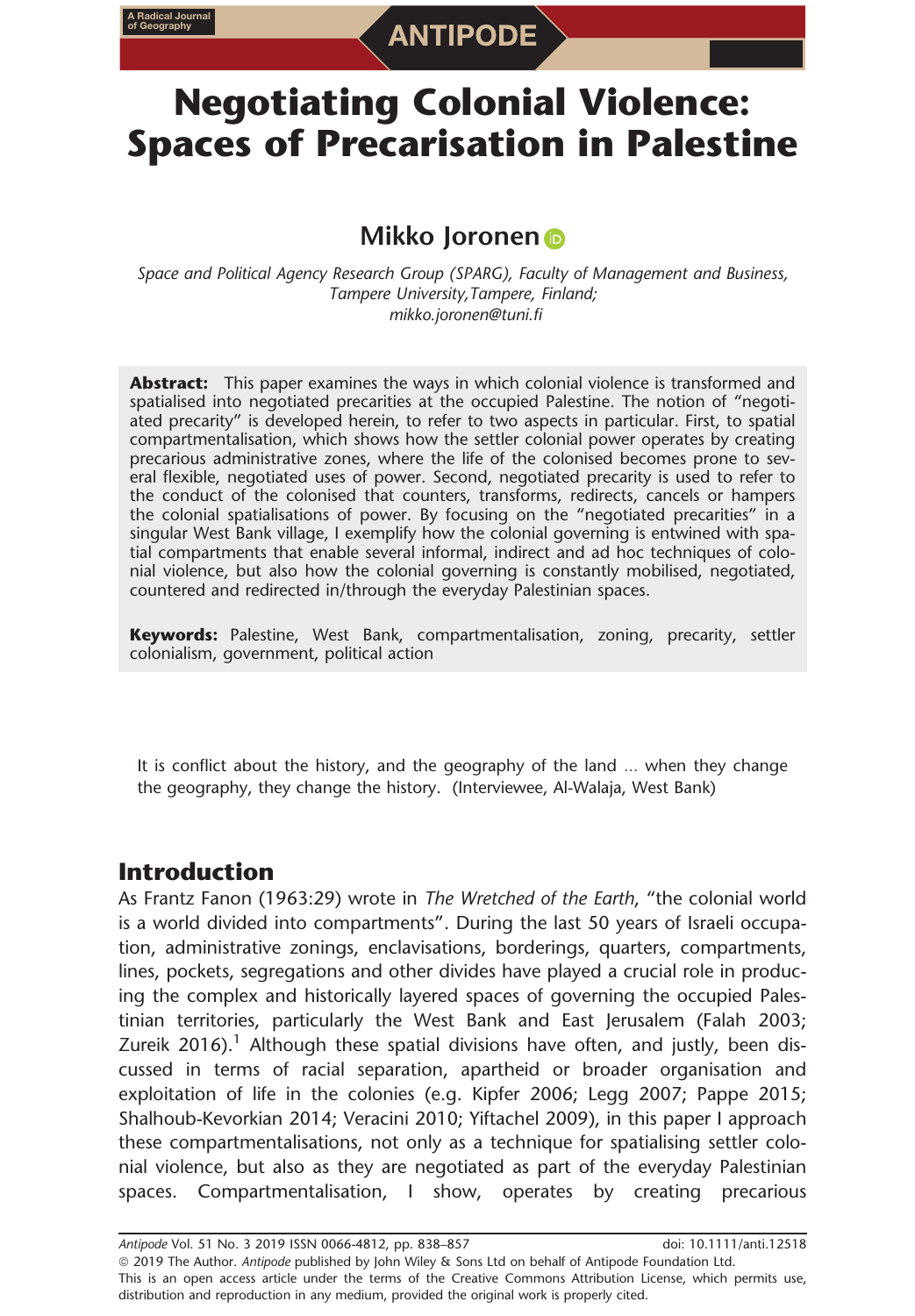administrative zones, where the life of the colonised is prone to a variety of spatially negotiated colonial precarities. I examine these zonings and precarities by focusing on the variety of modes though which they are mobilised, negotiated, redirected and implemented as part of the everyday Palestinian life. I will do so by focusing on the West Bank village of Al-Walaja, which I show to provide an exemplary site for examining not only the variety of techniques Israel uses to spatialise its settler colonial project, but the ways in which these precarities become implemented, negotiated and redirected in practice. A more profound picture of the occupation is thus revealed, one that shows how colonial violence induces vulnerabilities (precarisation) upon the occupied population and the spaces they dwell in, but also how the establishment of precarious zones (compartmentalisation) enables several formal and informal, direct and indirect practices that link administrative violence back to the military violence of killing, harming, destructing, disabling and maiming. My main claim is that a focus on what I refer to as the "negotiated precarities" affords a stance that properly acknowledges not only how the use of power and distribution of precarities are negotiated in the spatialisation of colonial power, but also the ways in which the practices of governing appear and become redirected, ignored, erased, transformed, etc. as part of the everyday spaces of the colonised.

I start the paper by discussing the main processes at play in "negotiated precarities": the flexible precarisation part of compartmentalising colonial power and the negotiation of precarities in everyday Palestinian spaces. I focus in particular on how precarity operates as a political and ontological condition of governing and counter-conduct, and how these different sides of precarity are played out in spatial terms. In the second section I look at the historical ways in which colonial precarities have been spatialised in the village of Al-Walaja. In the third section I show how this compartmentalisation has enabled the state of Israel to flexibly control, strangulate and disable the sites of everyday Palestinian life. In order to further scrutinise how such flexible governing functions, I show how a cavalcade of formal and informal governing practices bring the colonial violence to the fore through a precarisation that is negotiated and manifested as part of the everyday life of Palestinian bodies and their sites of dwelling.

# Studying Colonial Violence in Spaces of Everyday

Spatialising colonial violence through administrative, legal and governmental processes is, of course, not a new phenomenon. As Achille Mbembe (2003:26) recalls, colonial powers have for a long time (re)shaped power relations in colonies by establishing administrative zones, enclaves and borders, often accompanied by new social hierarchies and land ownership arrangements (see Legg 2007; Shafir 1989). The ongoing legalisation of land appropriations (Joronen 2017b), the use of permit regimes (Berda 2017), and the demolition of homes often related to colonial planning and rezoning (Chiodelli 2012, 2017) are all, as I will show below in detail, clearly indicative of how Israel uses administrative processes for spatialising settler colonial violence, particularly in the West Bank and East Jerusalem. While there is a broader agreement within the existing literature on the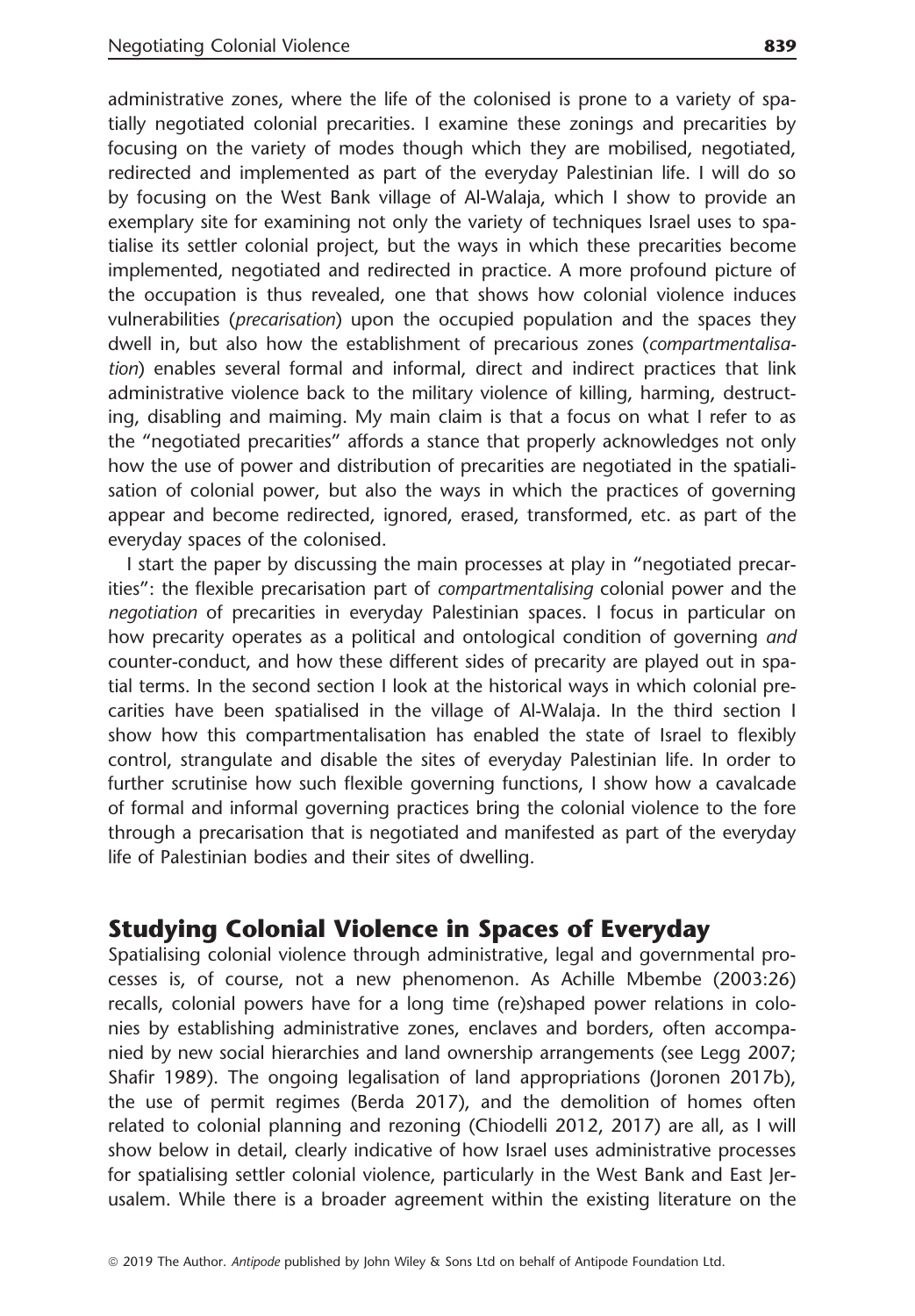prevalence of Israel's use of settler colonial means of governing (Pullan and Yacobi 2017; Shalhoub-Kevorkian 2014, 2015; Veracini 2006, 2010; Zureik 2016), critics have claimed all too often Palestinian spaces have been framed through, and so sidelined with those of the Israeli occupation (Allen 2008; Harker 2009; Joronen 2017a; Kotef and Amir 2011; Stamatopoulou-Robbins 2008). As it has also been argued within the literature critical of governing- and governmentality-centred approaches (Death 2010; MacKinnon 2000), focus on the control, government, and conducting of others tends to ignore the "real-world messiness", therefore setting aside "the practice, implementation, agency, experience and resistance" of the ones governed (Rosol 2014:75). Mbembe (2003:28–29), for instance, acknowledges Palestine as one of the "most accomplished sites" of "late colonial power", claiming it offers a principal set, where the multiple forms of power from the disciplinary to bio- and necro-political (see Joronen 2016a; Zureik 2016) —are used to extend Israel's "absolute domination over the inhabitants of the occupied territories" (emphasis added). And yet, the focus on domination and control, and the colonial spaces they induce (Gordon 2008; Weizman 2007), can never capture the everyday spaces of Palestinian life, always irreducible to the aims and functions of the (settler) colonial state (e.g. Amir and Kotef 2015; Griffiths 2017; Harker 2009; Joronen 2017a).

In this article I suggest one way for properly acknowledging the above-mentioned approaches—the ones focusing on the colonial spaces induced through the Israeli governing practices (e.g. Gordon 2008; Weizman 2007), and the others focusing on Palestinian spaces of everyday (e.g. Harker 2009; Joronen 2017a)—is through the notion of precarity. Focus on precarity, particularly on its "spatialisation", I argue, helps in showing how Israeli settler colonialism operates through the spatial zones and compartments that use precarisation as a tool for governing, while also revealing how governing becomes implemented through the spaces of everyday encounter, or what I refer to as the "negotiated precarities" redirecting, ignoring, erasing and transforming the colonial conduct.

My argument here is twofold. First, although the precarisation of the colonised can be used as a settler colonial tactic of governing, precariousness is also something, as Judith Butler (2010:25–26) writes, that characterises "life itself", and thus, I argue, all efforts to govern. The notion of precariousness hence significantly broadens the scope of precarity from current approaches that either consider it as an "affectual" condition (Anderson 2014:126–127) or as a "political" form of governing (Lorey 2015) to cover the ontological fragility intrinsic for all living and acting, including the practices of governing. This signifies not only the fact that governing remains always vulnerable to resistance, but also the uncertainty, unpredictability and incompleteness of governing, which we can see in negotiations taking place in spatialising the use of colonial power. Second, even though precarisation has the power to turn the spaces and lives of the colonised even close to unliveable, it can also operate as a source of action. Induced precarities do not merely passivise those set under the precarious conditions, but engender new forms of action and social practice, ranging from the solidarity within the communities under the threat of settler colonial eviction to the counter-conducts and counter-visibilities against the settler colonial ways of precarisation and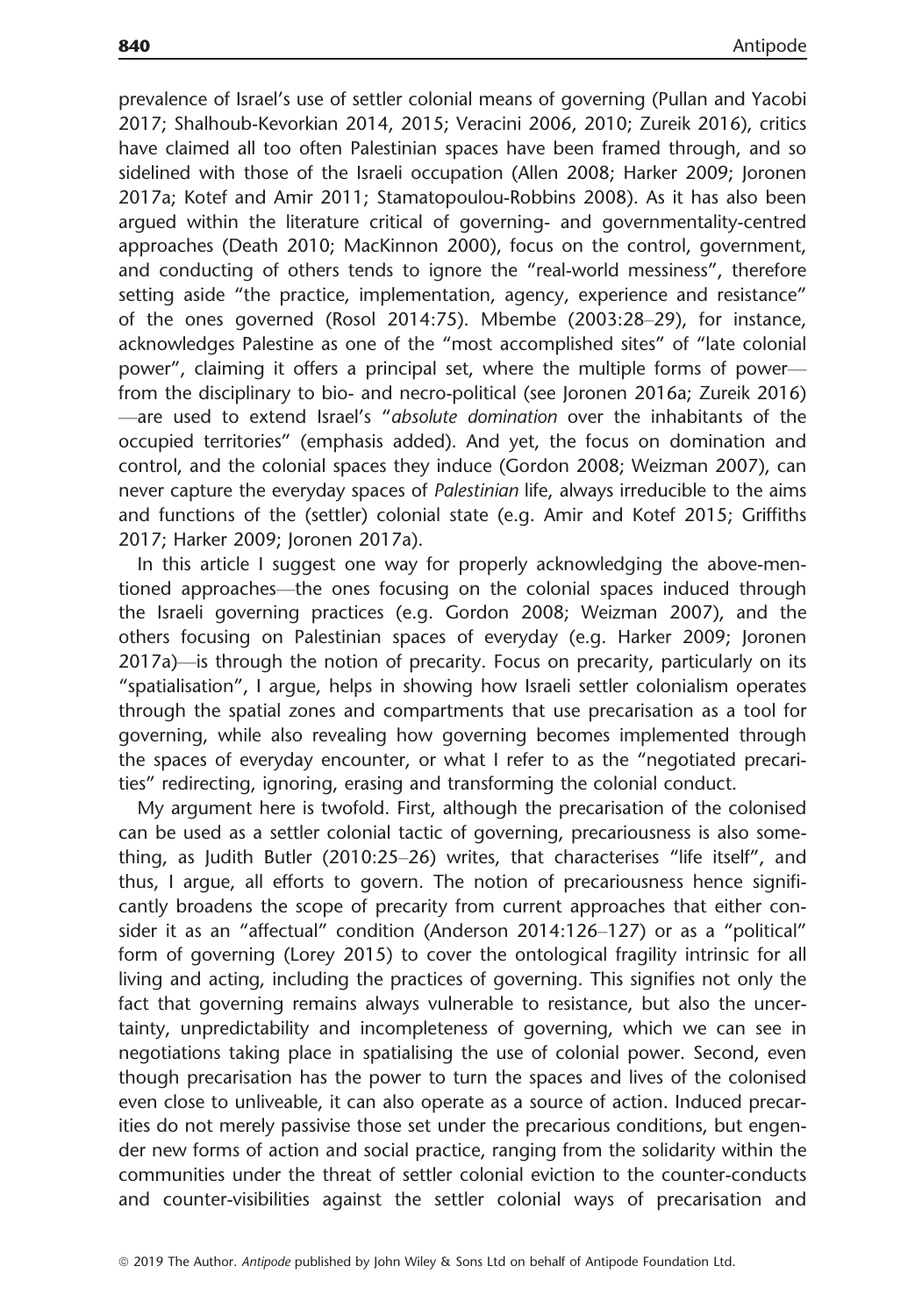elimination (see Athanasiou 2016; Hammami 2016; Joronen 2017a; Joronen and Griffiths 2018a). Together, these two tensions—the one between the political distribution of precarities and ontological precariousness, and the other between precarity as a source of governing and counter-conduct—also help in understanding how the corresponding spatialities between the compartmentalisation (as a tactic of spatialising colonial violence) and the negotiated precarities operate in a way that takes into account the irreducibility of Palestinian spaces to the precarities imposed by Israeli settler colonialism.

Judith Butler's discussion of precarity as differentiated between the ontological and the political condition—between life's intrinsic frailty, finitude, and proneness to harm (its precariousness) and the political frames and social conditions through which *precarities* become distributed—has been of influence for recent geographical work on Palestine and beyond (e.g. Griffiths and Joronen 2018; Harker 2012; Joronen 2016b; Kearns 2013). These debates examine and draw attention to the manifold political ways through which precarity has been used as a tool for governing, from neoliberal to settler colonial (Waite 2009), leaving the role of the ontological precariousness in governing relatively untouched. Apart from Mitch Rose's (2014:215) elaboration of the way in which ontological vulnerability has been mobilised as a form of "negative governance", where the precariousness of life itself is "let to rule" through the "strategic decision not to govern" (see also Joronen 2017b; Ramadan and Fregonese 2017), the ways in which ontological precariousness constitutes and relates to a practice of governing have not been taken into explicit consideration.

To properly consider the role of precariousness in governing, I argue, first, that while we need to acknowledge that the governed may be placed in vulnerable living conditions, governmental processes themselves also bear ontological vulnerabilities that make governing a conduct always prone to failure, reconfiguration, transformation, resistance and other unpredictable outcomes. I hence understand governing practice as an aim to govern—as a governmentalising drive in which vulnerability, complicity, incompleteness, and metamorphosis may become visible through analysis of its implementation and negotiation in everyday spaces. Nonetheless, even though precariousness may constitute an ontological condition of living, it always remains irreducible to any of the particular political, social and spatial ontologies—it constitutes, as Butler (2015:129) aptly writes, our "joint non-foundation". Precariousness is thus what haunts all political, social and spatial manifestations as a reminder of their intrinsic finitude, thereby offering, not an ontological foundation of life, but a condition that makes life (and its governing) fragile, vulnerable and finite. It is such a "hauntology" of precariousness that thus makes colonial governing vulnerable, incomplete and prone to resistance and negotiations.

Second, the irreducibility of precariousness to any political means also allows it to operate as a source for both, governing (precarisation) and the counter-conduct (mobilisation of the precarised). This, I argue, highlights the importance of comprehending precarity as beyond the passivising/activating and the governing/ governed divides (see also Athanasiou 2016; Butler 2016). As shown by several scholars, even remarkable vulnerabilities can create new forms of solidarity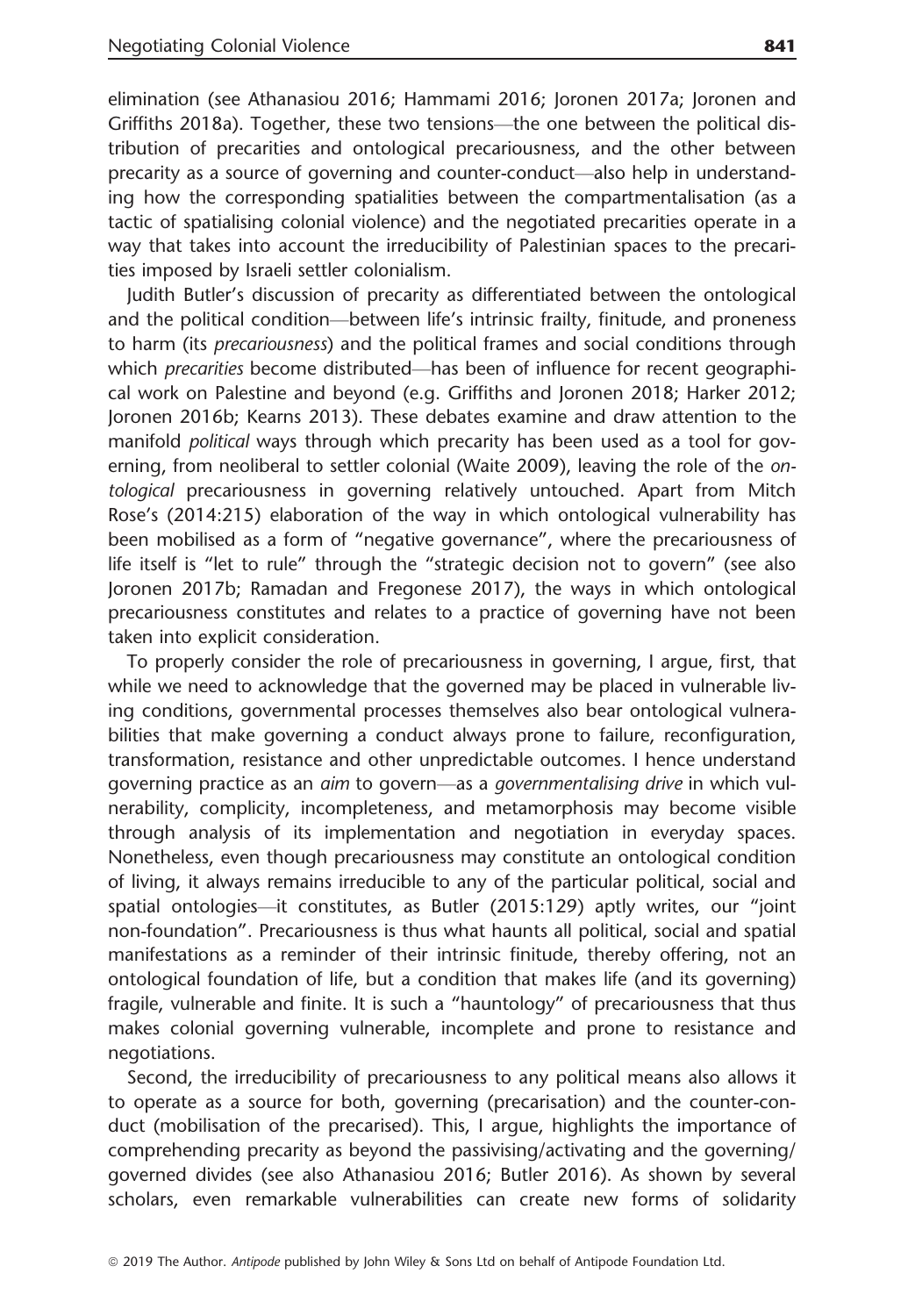(Hammami 2016), steadfastness (Lentin 2016), resistance (Joronen 2017a), resilient family practices (Harker 2012), affectual capacities (Joronen and Griffiths 2019a) and hope (Griffiths 2017; Joronen and Griffiths 2019b) among the colonised, particularly when shared. Vulnerability can be hence used to perpetuate subjugating governing but also activating resistance; it ensures the governed and the governing alike remain vulnerable, but can also be used as a resource for affirming new action, counter-conduct and new ways of coping with settler colonial violence. Focus on the means of governing, no matter how persuasive they are, is not enough; attention must be paid to the processes of distribution in the actual "messiness" of governing practice and how precarities are negotiated, resisted and transformed in and through everyday encounters. Accordingly, one should recognise the incompleteness and incapacity of governing, but also the hope, counter-acting, pertinacity, obduracy, disobedience, solidarity, resistance and the other manifold, often small-scale ways of erasing, diminishing, redirecting, cancelling, ignoring and inoperationalising the precarities induced by settler colonial governing.

The focus on the negotiation, distribution and alleviation of precarities means, above all, attending to how precarities become spatialised and distributed in space. As Christopher Harker (2012) has shown, examining precarity through different spatio-temporal contexts helps in revealing more nuanced and spatially differentiated politics, which unsettles the spatially robust divides often associated with discussions of war, colonialism and nationalism. For Harker, this specific focus has enabled compelling accounts of how Palestinian family practices help in alleviating exposure to colonial precarities in spatially differentiated and localised ways. In the analysis that follows, I draw on and further Harker's insight to show how the spatial differentiation of precarities emerge through the two connected processes: the "compartmentalisation" of precarities into administrative zones; and the negotiation of precarities as part of the spaces of implementation, of which I mean not only those negotiations Palestinians do in their daily lives but the ones related to the space-sensitive use of power. To this end, I suggest starting from the everyday struggles and violence faced by the colonised can provide an ethically motivated methodological stance that makes the everyday realities of the colonised its prime concern. As claimed by several authors, it is an ethical standpoint to look at Palestinian lives beyond the "victimhood", which at worst reduces them into mere targets of governing without a voice of their own (e.g. Kotef and Amir 2011; Marshall 2014). The erasure of Palestinian agency, voice and capacity to resist is particularly problematic as Palestinians themselves refuse to succumb, both in practice (Joronen 2017a) and at the level of identification (Lentin 2016), into mere targets of colonial power. And yet, as I will further show in the final section, focus on negotiated precarities also shows the controversial and countering nature of governing, as practices of resistance and counter-conduct can also be re-mobilised to serve the purpose of governing. Not only are governmental efforts thus prone to resisting and counter-conduct, but the resistance and counter-conduct themselves can also be tactically promoted to strengthen and normalise colonial conduct. This dynamic, I argue, further underlines the need to focus on the spatialisation of precarity, particularly on how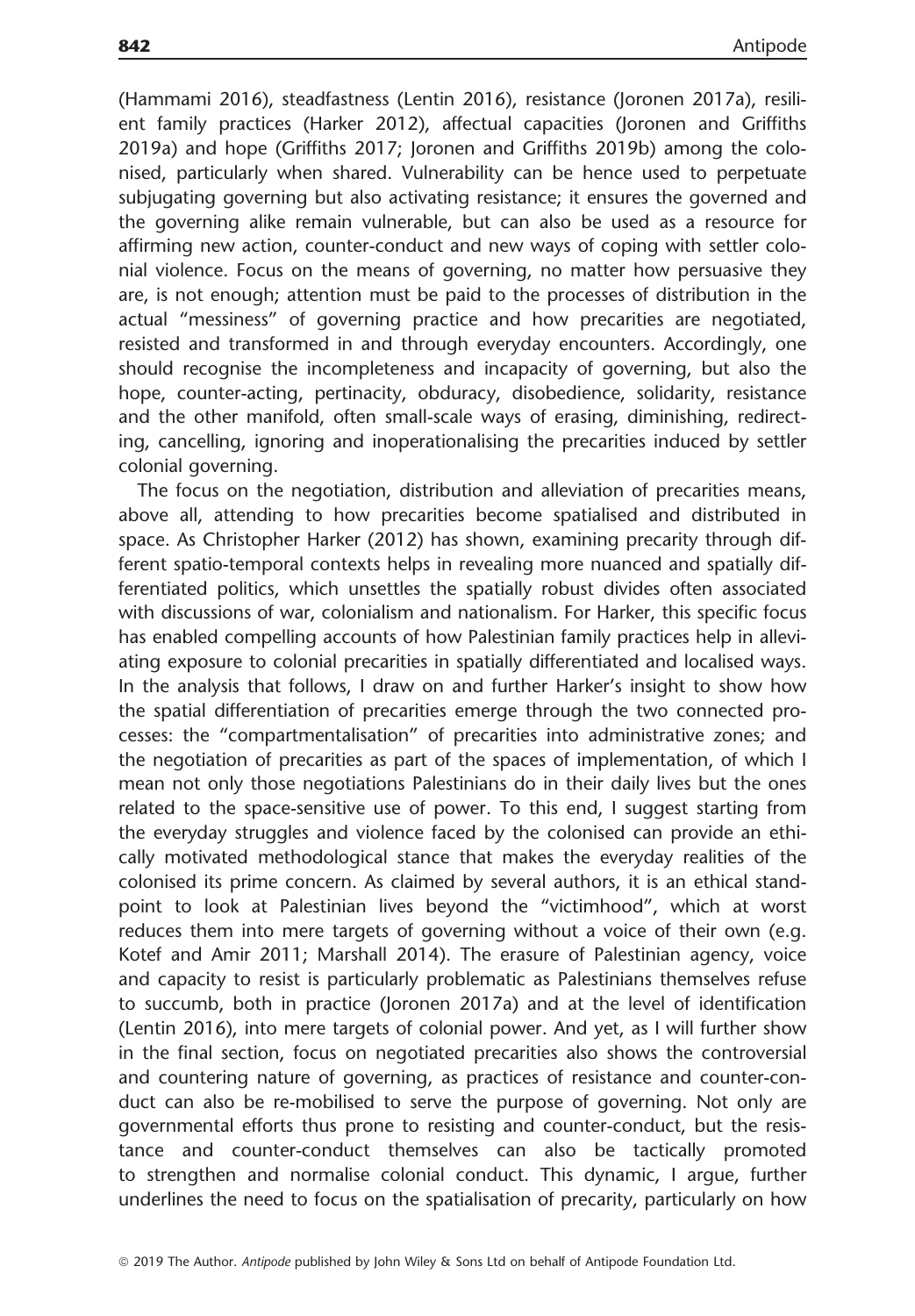the practice of governing appears and becomes negotiated as part of the everyday life of colonised people.

As the discussion above shows, amplifying the voice of (rather than giving a voice to) colonised people is an ethical and methodological task that engages with the "actual messiness" and the (often informal) complexity of governing and colonial violence. The accounts I use here to explore the negotiated precarities are drawn from the two fieldwork periods conducted in the West Bank village of Al-Walaja and its surroundings in 2016 and 2017, during which I interviewed residents including farmers, officials, council members, activists, NGO workers, pensioners and families dealing with and/or threatened by different forms of colonial violence. Some of the talks were conducted in a more formal interview set-up (16 interviews), others more informally by participating in the olive harvest, council meetings and other social get-togethers, or as walking interviews around the village and its surroundings. The interview materials were supported by daily observations, notes and ethnographic vignettes put together into fieldwork diaries, but also by other official and unofficial materials collected from different archival sources (i.e. home demolition orders, statistics, Al-Walaja Facebook pages). Through these materials, I show, we can paint a subtler picture on the spatialisation of precarities—on how the establishment of precarious zones makes colonial tactics part of everyday Palestinian life (compartmentalisation), and how informal practices and everyday spaces of encounter are crucial for the precarisation and their implementation as negotiated precarities.

# Compartmentalisation of Al-Walaja: Short History of Governmental Zonings

As Ghazi-Walid Falah (2003) has shown, targeting of the Arab-Palestinian population in the occupied territories and Israel proper through "zoning", "enclavization/exclavization" and "spatial segregation" policies has a long history that can be dated to before the 1967 occupation of the Palestinian Territories (on the role of the British Mandate regulations, see Abdo 2011; Gordon 2008). While Falah's focus on zoning reveals the colonial processes that effect the overall "shrinking" of Palestinian land in the West Bank and East Jerusalem, the creation of zones, I argue, also allows Israel to flexibly implement colonial processes through several informal and indirect site-specific practices. This is particularly the case in Al-Walaja (and its surroundings, Al-Makhrour, Battir, Cremisan Valley), one of the "border" sites next to the 1949 armistice line (the "green line") in the eastern part of the Bethlehem district. Al-Walaja's vicinity to Jerusalem has made it subject to several colonial spatialisations, including the Jerusalem Masterplan, construction of the Separation Wall, settlement expansion, national park establishment, and the cavalcade of Israeli "Area C" policies. It is precisely these processes, originating in different historical moments, that have created a presence of several administrative compartments which the state of Israel uses to flexibly implement settler colonial appropriations, eliminations and evictions.

After the 1948 war, approximately 66% of Al-Walaja's original land area, including the build-up part of the village, was handed to the newly established state of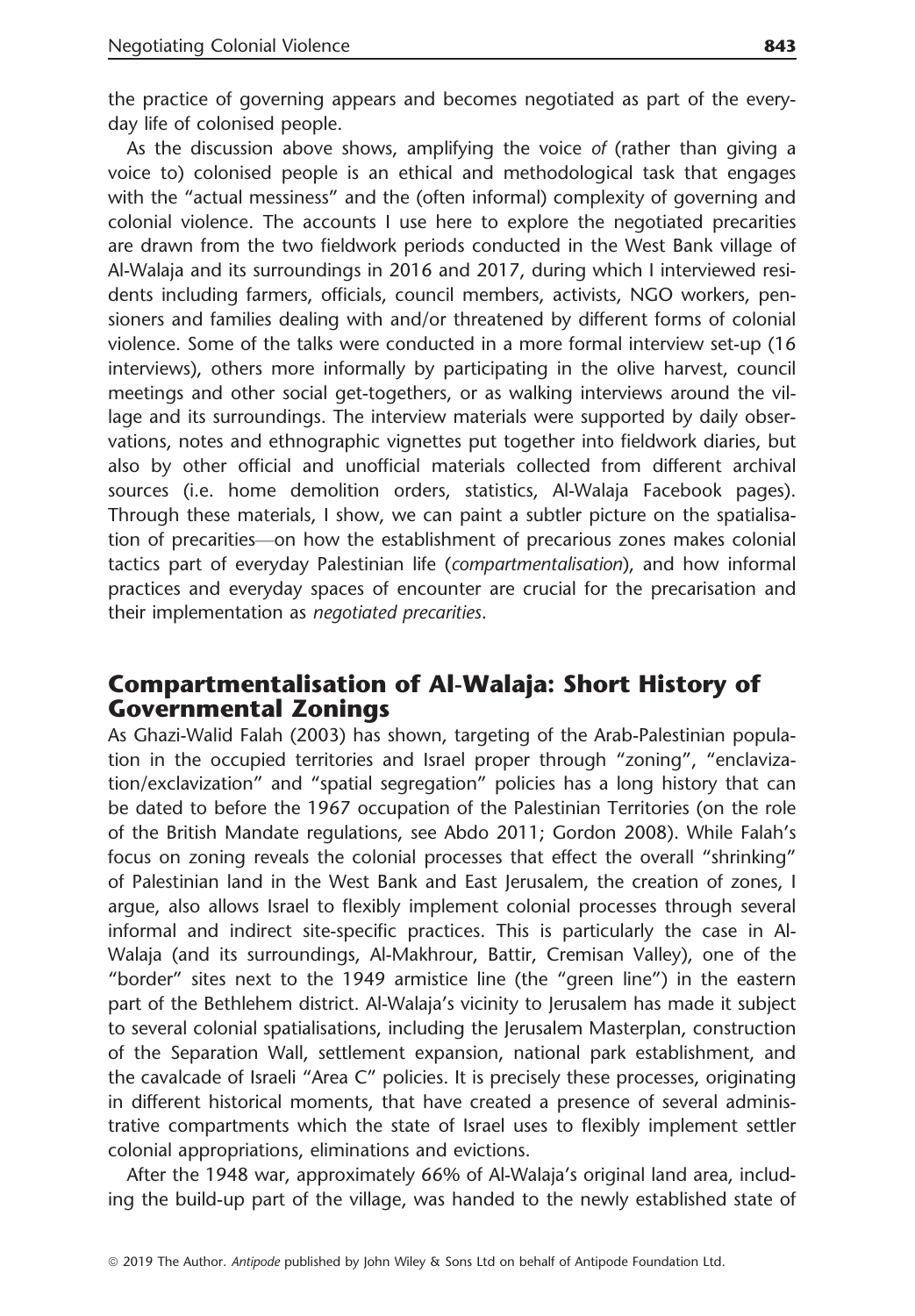Israel in the armistice agreement signed with Jordan in April 1949 (Khalidi 1997:322–323). Many Al-Walajees fled the 1948 battles to the caves in the eastern agricultural part of village—one of the older interviewees even bravely stating he was "born in a cave"—to wait for a chance to return to their homes. After Israel destroyed most of the original village in 1954 to prevent Al-Walajees, contra UN resolution 194 (the "right to return'), from returning to their homes behind the Green Line, villagers slowly started to realise their stalled situation. As one of the villagers, born in the aftermath of the Nakba (the 1948 "catastrophe"), aptly put it: "I was born as a refugee in my own village". The temporary shanties, shacks, cottages, and premises built in caves were gradually replaced with more permanent houses, the eastern part of the village eventually forming what today is known as the West Bank village of Al-Walaja (see Figure 1).

After Israel occupied the West Bank and other Palestinian territories after the Six-Day War in 1967, Al-Walaja faced another kind of divide: the one of administrative zoning. More than a half of the remaining eastern part of the village (13% of the original land area) was unilaterally annexed within the borders of Jerusalem, which Israel today considers, again unilaterally and against the international law or the view of an international community (excluding the Trump administration), as its "united capital" (B'tselem 2014; UNRWA 2011). After the occupation, two



# Figure 1: Compartmentalisation of Al-Walaja

(map by Issa Zboun, Head of Geo-Informatics [GIS & Remote Sensing] Department, Applied Research Institute–Jerusalem [ARIJ], Bethlehem, Palestine; modified by author; reproduced here with permission) [Colour figure can be viewed at [wileyonlinelibrary.com](www.wileyonlinelibrary.com)].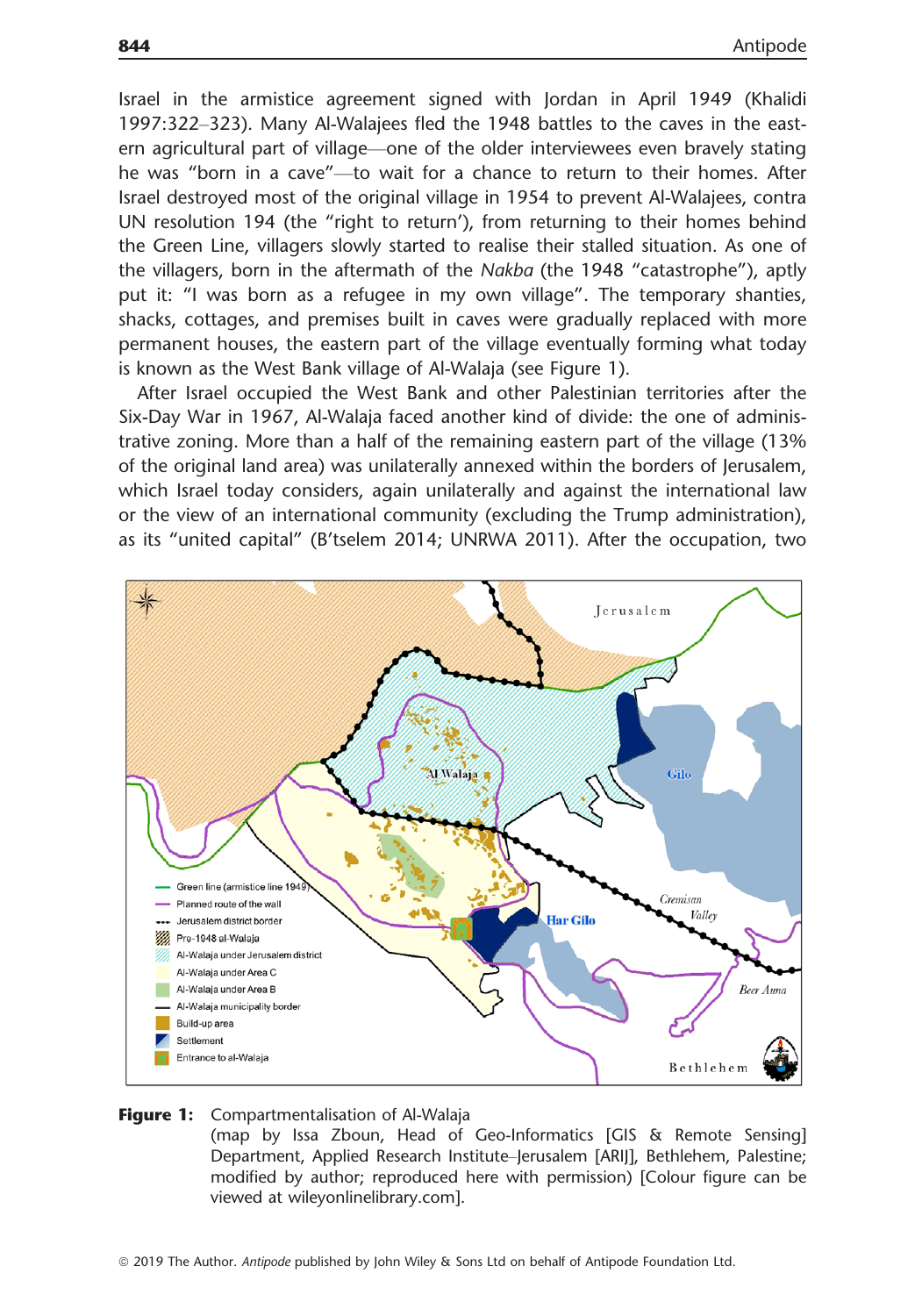additional parcels of land were confiscated from the eastern part of the village for the construction of Israeli-Jewish settlements—Gilo (1971) and Har Gilo (1972) both of which have had a steady population growth since their establishment (ARIJ 2010:17; ECF 2016; JPS 2016). The rest of the village was occupied and held under military rule (see Figure 1).

The re-zoning of the Jerusalem district, which also impinged on several other West Bank communities around East Jerusalem (see Chiodelli 2017; Jabareen 2010; Yiftachel 2009), had a significant impact on Al-Walaja, particularly after Israel formalised Jerusalem as its united capital in 1980. Although much has been written about the colonial aims and "creeping urban apartheid" of the Israeli planning system (Yiftachel 2009), and the complex entanglement of racist goals to rational-comprehensive and neoliberal planning in East Jerusalem (Abdo 2011; Braier 2013; Wari 2011), Al-Walaja offers one of the sites for looking at the devastating consequences these plans, particularly the "Jerusalem 2000 plan",<sup>2</sup> have had for the surrounding West Bank communities. Despite being forcefully annexed to Jerusalem, residents of the Jerusalem part of Al-Walaja (the Ain Jawaizeh neighbourhood) have not been offered Israeli citizenship or Jerusalem IDs (a residency permit with limited rights issued to Palestinians in East Jerusalem; see Tawil-Souri 2012). Although several legal efforts to recognise and improve the status of Al-Walajees residing in Ain Jawaizeh have been made in Israeli courts, most of the residents are still considered to dwell in their homes illegally, and have thus been targeted with home demolition orders, harassments and administrative fines. As the head of the village council estimated in 2017, since the mid 1980s Israel has issued altogether 150 home demolition orders in Al-Walaja, while close to 60 demolitions have already been implemented, some of the premises being destroyed only recently (see also Al-Walaja Withstand 2018; BADIL 2013; UNRWA 2013).

Home demolitions, however, are not only restricted to land annexed to the Jerusalem district. After the Oslo Peace Accords (1993/1995), which were to offer a roadmap to peace through the partial sovereignty of the newly established Palestinian Authority (PA), the remaining part of Al-Walaja was zoned into areas "C" and "B". While "Area B" has a civilian administration run by the PA, it only comprises less than 3% of the original land area of the village (ARIJ 2010:16). The rest of the post-67 village is considered as "Area C" under the direct security and administrative control of Israeli Defence Forces (IDF) (see Figure 1). Since the mid 1990s, however, Israel has used its control of Area C to further catalyse settlement expansion, by simultaneously hampering Palestinian development with restrictions and a purposely slow and obstructive permit regime (Berda 2017; Joronen 2017b). Less than 1% of the whole of "Area C" is allocated for Palestinian development (OCHA 2014), while the situation is even more alarming in those parts of "Area C", such as Al-Walaja (of which the villagers used an expression "Area C minus") that stand in the way of the Israeli expansion plans. In the future transportation plan for metropolitan Jerusalem, for instance (a collaborative effort between Transportation Ministry, Finance Ministry, and Jerusalem Municipality), the connection between West Bank settlements and Jerusalem is considered as a natural part of metropolitan growth (JTM 2014).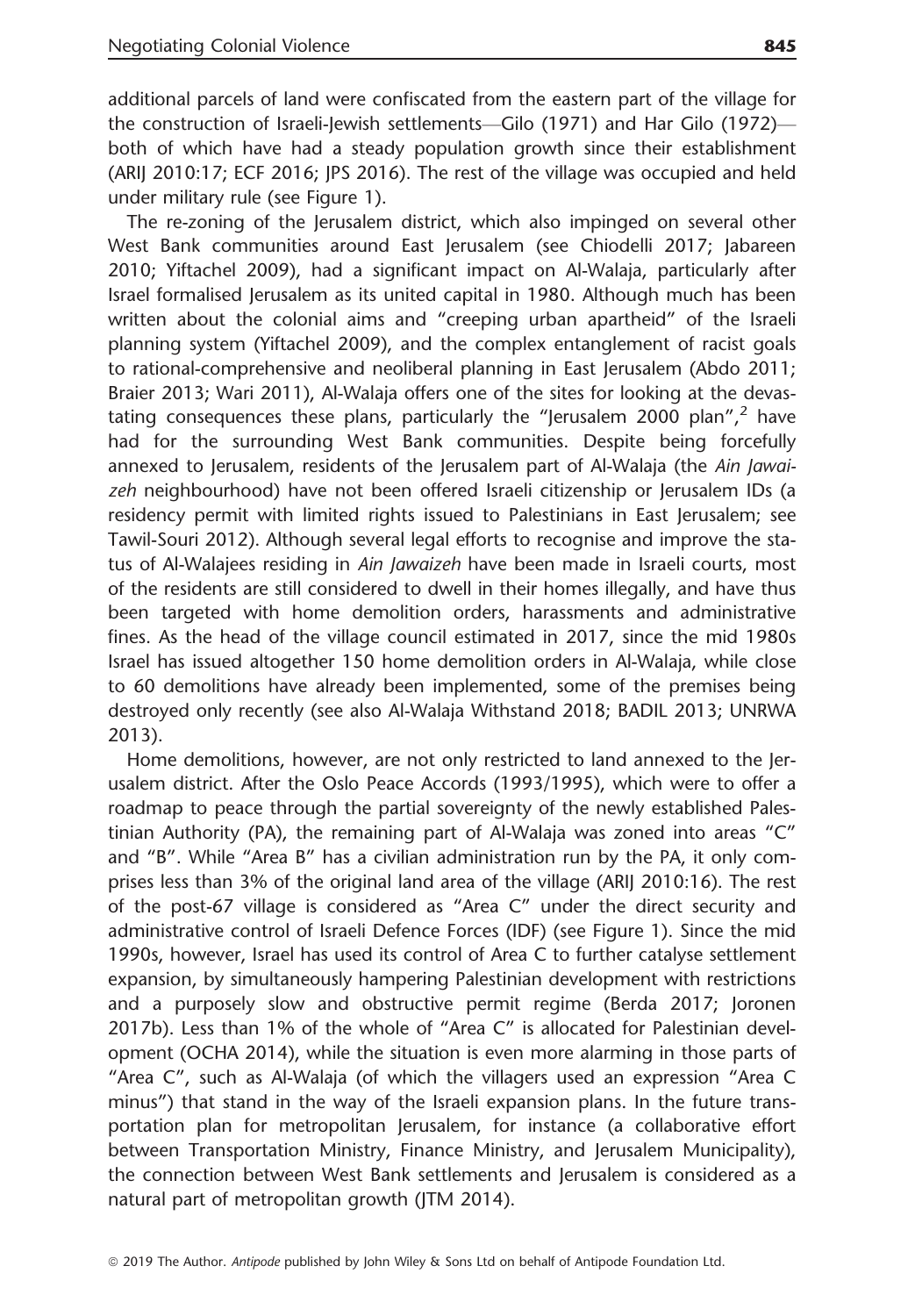The most recent, still partly ongoing compartmentalisation is related to the construction of the Separation Wall, the 8-metre concrete wall/fence which separates the built-up areas of Al-Walaja from the surrounding agricultural lands in both the Area C and "Jerusalem" parts (Ain Jamaizeh) (see Figure 1). As the construction of the wall in Al-Walaja highlights, most of its planned route does not run along the Green Line but within the West Bank, the wall thus connecting settlements more tightly to Israel, while simultaneously sequestering land and destroying the livelihoods of Palestinian villages, neighbourhoods and communities (UNRWA 2013). In Al-Walaja (and its surroundings) the wall has already separated Palestinian farmers from their lands and obstructed olive harvesting and grazing in the "seam zone" between the Wall and the Green line; it has also imposed a significant threat of demolition upon homes located behind or in the planned route of the wall. One of the farmer families, for instance, explained how they now need to "buy feed for their goats" who, before the Wall, would graze in the areas now separated away. When complete, the wall will entirely surround Al-Walaja and strangulate it to a "Bantustan" with one entrance point only.

As the discussion above shows, Al-Walaja has not only been cut into several governmental zones and compartments—Areas C and B, Jerusalem municipality, settlements, seam zones—but strangulated and shrunk into an isolated pocket targeted by different regulations, permits and administrative conducts related to home demolitions, land appropriations, restrictions and other ways of hampering everyday life and the practice of professions. Together the historically folded agreements, confiscations, zonings, strangulations and unilateral annexations have thus created a local mosaic of governmental compartments, which offers a spatial platform for flexibly spatialising colonial violence through the variety of administrative techniques, practices, plans and regulations, whose specificities I turn to in the following section.

#### Negotiating Precarity

As the head of the Al-Walaja village council summarised, compartmentalisation of the village has affected everyday life in profound ways. "Many people here were farmers", he explained; "now, after the land was taken from them, people are going to other jobs". As another interviewee continued, confiscation of areas with water springs in particular has significantly affected the livelihood of the village:

Al-Walaja was one of the main villages in the area that provided fruits and vegetables for Jerusalem, and the whole region. Now, since we don't have the water, we cannot farm anymore, the land is becoming drier and the farmers turning into workers.

One of the few remaining water springs, Al-Haniye, that emerges from the caves in the western part of the village, is located in a section of a "seam zone", which Israel designated a public park area in 2013 (B'tselem 2014). As the newly established information boards around the spring show, Israel is currently turning the area into a public park with cycling paths, hiking trails, picnic areas, play grounds, planted forest areas, artificial lakes, archaeological sites, and so forth. The Al-Haniye spring, which used to be a popular picnic site for the Al-Walajees,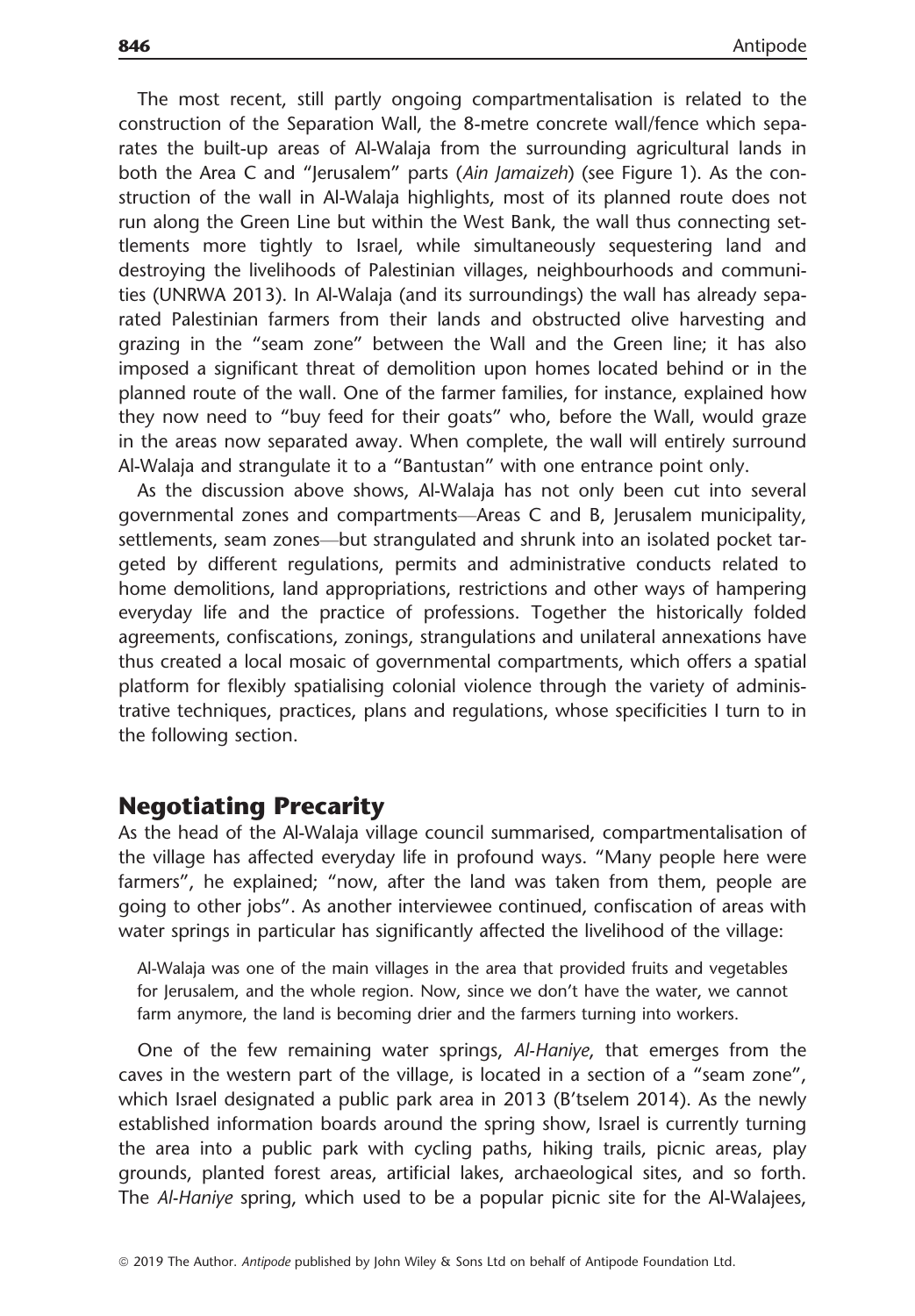has thus become almost unrecognisable for villagers during the last year, particularly due to the archaeological reconstructions around the spring. Archaeology, as acknowledged by a number of scholars, has been one of the ways through which Israel appropriates and builds ethnic belongingness to the occupied lands, sometimes with dubious interpretations, or by simply excluding non-Jewish archaeological layers (Gori 2013; Makdisi 2010). Despite the fact that the park area was rezoned as a "public space" within the West Bank territory, Palestinian access to Al-Haniye is restricted by a fence and a checkpoint that was recently moved between the village and the spring (Hasson 2017). "They either take the land for the public use, settler roads usually, build parks, or confiscate land for military areas", one of the interviewees described the common ways of confiscating land (see also OCHA 2009; POICA 2016). As another interviewee from Al-Walaja aptly stated, "they want to have a picnic in our land, while we are prisoners surrounded by walls".

Re-zoning West Bank areas between the Green Line and the Wall, however, is not only about confiscating Palestinian land and water resources; it also affects everyday life in manifold, less direct ways, as was evident during the olive harvest in Autumn 2017. In October of that year, when I arrived at the fields in the valley below Al-Walaja, families were gathering to share a meal and I was invited to join the picnic served with fresh olive oil, zaatar and shraak-bread freshly made in the campfire. Kids were playing, and climbing the trees, endlessly poking us to take (and show) photos of them playing, smiling and fooling around. Afterwards, we went downwards to check one of the few springs still accessible to villagers. Music reached us from somewhere far away, suddenly becoming louder, again quieting down, as though it was coming from a car passing by with windows down and music playing far too loud. We walked downwards, the music continued vibrating and echoing around the valley. There was something strange in the music—in its ridiculously pumping techno-beat and overtly aggressive vocals that at intervals caught our attention, only to soon disappear to the background. We arrived at the spring and sat down on the edge of the concrete pool, kids threw rocks in the water, when suddenly the music became very loud, accompanied by an aggressive choir of screams. I realised the voices were multiple and came downwards, from the Al-Haniye area. "It is settler music", someone blurted to me; "settlers are down there". For a scene, that was clearly meant to be a disturbance, a deterrent, or at least a reminder of the presence of the threat of settler violence, the impact on villagers and olive pickers seemed almost null. Kids were not asked to run to their parents, warnings were not given, there were no signs of fear in the air. "We need to be strong", one interviewee said later on, "to not let these things to get under our skin". Yet, the presence of settlers, and the colonial appropriation, gave an atmospheric reminder, marking the site villagers had enjoyed just recently with aggression and noise, thus reiterating the villagers' sense the park area is not theirs anymore.

A similar story came out in an interview I conducted in 2017 with an old man named Ahmed. $3$  Ahmed, born and raised in Al-Walaja, told his life-story focused on his struggle against Israeli land appropriations—of disobedience, of IDF soldiers dragging him off his land now located behind the Wall, of his arrest and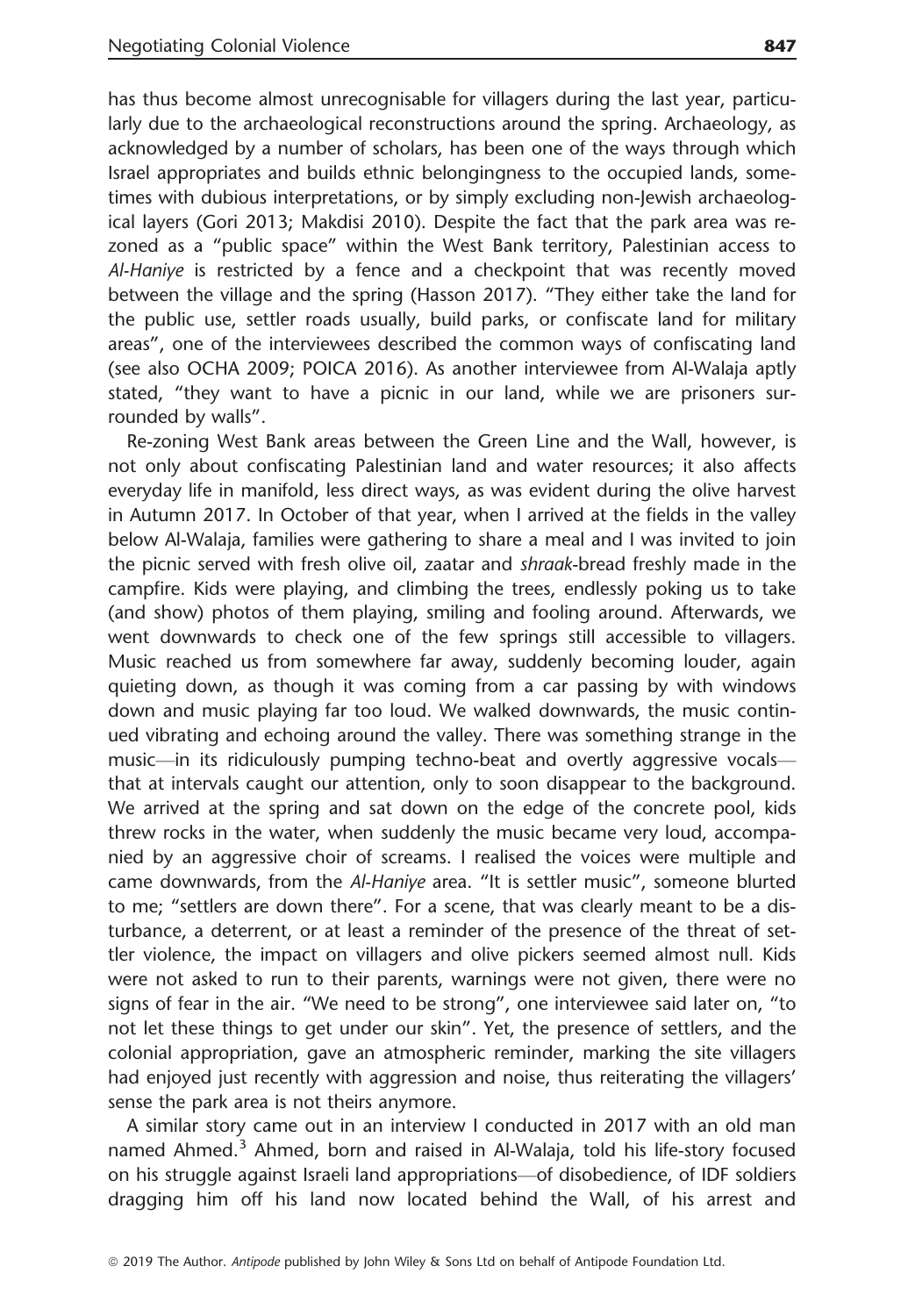(unsuccessful) efforts to force false confessions out of him. During the interview, those surrounding Ahmed—my research assistant, a local guide and Ahmed's grandson and me—listened to Ahmed's story silently, occasionally laughing at his (mis)adventures and stubborn resoluteness:

800 metres of the Wall is on my own land. They needed to cut the trees to make the Wall and ... gave me an option to replace the uprooted trees to my land, but I said "don't touch anything". Because then they would say they didn't uproot the trees, but just moved them! They said they will take the trees away then, but I told them, "if you take the trees, I will break your hands".

The old man, born in pre-48 Al-Walaja, was as resolute as someone who had dedicated his life to one thing—resisting occupation—could be, simultaneously sharing his experience of the village history. Ahmed's story might serve as an exemplar of Palestinian sumud, the cultural steadfastness that is widely documented as a stance central to Palestinian resistance (e.g. Lentin 2016; Mason and Dajani 2018). Recent events, however, made him to pause and lower his voice:

My father's, mother's, and grandmother's tombs are on the other side of the Wall ... and they decided to build a small tunnel for me to visit the graves. They said they will put electric fence around the tombs, but I refused and said, "if you put it, I will take it away". They ended up making the tunnel for me, but said they will put gates on it.

The gates, which were eventually installed, do not merely prevent unobstructed passage to the lands in the "seam zone". As another interviewee, Fahed told us, whose family's olive trees fell behind the separation wall in the surrounding area, four years had passed before mainly the eldest from each family were allowed to pass through the gates to visit their lands again this year. "Last time all the olives were stolen by settlers", he said, "but this time hundreds of years old trees were damaged and really dry, almost dying".

As the stolen olives, damaged trees and settler music all indicate, the wall does not simply restrict mobility or ease confiscation; it also creates precarious zones more susceptible to informal colonial conduct. Ahmed continued: "After they uprooted the trees, I planted hundreds of new ones, but a fire burned a lot of those trees ... They were working on my land to build the wall, and set a fire, which spread". Similar "accidents" also took place for other villagers. Another farmer, Omar, was much more straightforward when telling me about his encounter with colonial violence: "When they build the wall here... they made strong explosions near the house. They said they did it to open up a road, so that the collapse of the house would look like it was demolished by accident". Omar continued:

When they saw the house was cracked, but not collapsed, they came back in December, and made four holes on the ground, so that the rainwater would flow into them, and pass under the tiling ... They tried to put the house into very bad condition and in every possible way to make me leave.

As the accounts of Omar, Fahed, Ahmed and the olive picking exemplify, settler colonial conduct is very much in negotiation through flexible context-driven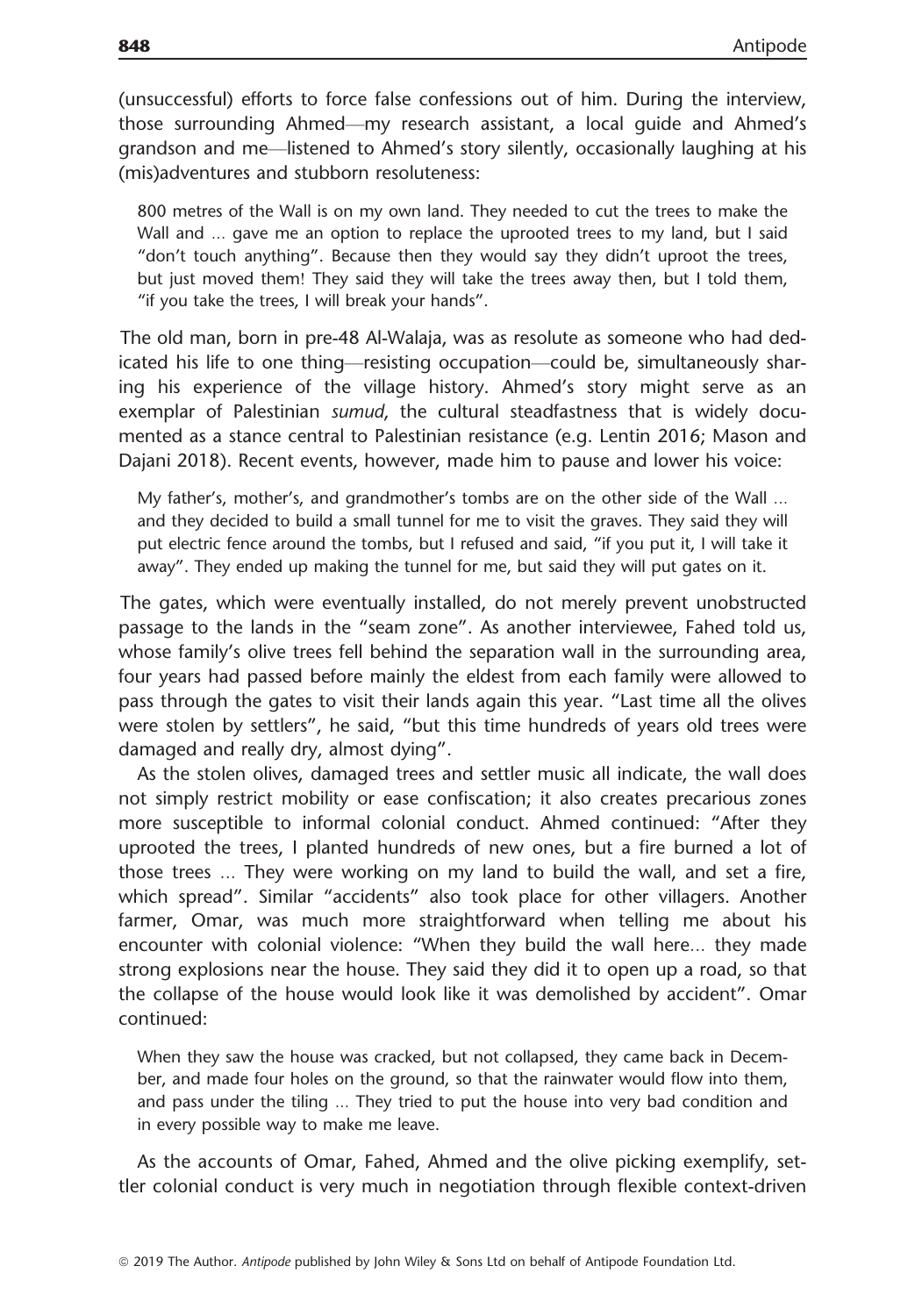(re)-actions, affectual countering, transformations and informal mobilisations. In terms of governing, the cases show how precarious compartments enable a flexible use of several formal and informal, direct and indirect, even contrary tactics of colonial precarisation. It is curious that, while the zones were precarising for Al-Walajees, they were simultaneously used to implement improving practices that aimed to make "the wasteland bloom" the colonial narratives of history and space—from archaeological reconstructions and parks to security fences and gates (e.g. Yiftachel 2002). Such tactics, as Elizabeth Povinelli (2016:16, 173– 174) holds, aim to denude life, not merely to dispose it, but to make it hospitable to improvements. Accordingly, several informal practices were used to evict Omar, to make him leave by his own will, while simultaneously several development plans for opening up a new luxury hotel next to Omar's piece of land, for instance, were presented (see Jerusalem 5800 2016:8, 57). Similarly, the uprooting of Ahmed's olive trees and the denial of access to his fields were done to increase security—to protect valuable life from the harm of the colonised population. The park, with its artificial lakes and archaeological reconstructions, required that the life of the colonised was first liquidated into a reproducible space. Such improvements arguably present a colonial biopolitics that erases life, and modifies the rock, to make the sites of dwelling dead, reborn and bloom the settler narratives. As such, these techniques used the vulnerability and fragility of life to fuel their "improving" metamorphoses, embedding biopolitical tactics in the manifold ways of installing precarities via compartments. And yet, as the manifoldness in governing practice indicates, such distribution of precarity is not merely marrying erasure with improvement, but shows how precarities can be induced by flexibly connecting the settler colonial claims of sovereignty to biopolitical practices that "remove to establish a better policy" and an "ideal social body" (Veracini 2010:4).

The aspect of negotiation continued to come forth in ways in which settler colonial precarisation was implemented, not only through the tactics of "erasing improvements", but through the informal ways of bodily violence and harming. This was particularly the case with Omar, who in 2010 was informed that his family's house was to be completely cut off from the rest of the village by the Wall. As if that was not enough, in 2011 Omar's family was informed that an additional electric fence would be built around their house, while a separate door, later to be replaced by a tunnel under the wall, would be installed for the family. As Omar put it, by sardonically referring to a Zionist terra nullus—proverb, "they were seeking a land without a people, but were annoyed by the fact that someone was already living here".<sup>4</sup> Several other options were given to Omar and his family: to sell the house; to rent it on a 99-year lease; to become a partner and share the profits on his land; to accept a Jerusalem ID and/or a new piece of land. Omar refused all the options for several reasons, not least because of what he would lose in exchange for an ID that would not grant him a full citizenship and could be taken away from him on spurious grounds,<sup>5</sup> but also as the village would lose yet another piece of land. That's when, Omar recalls, "the violence against my family began":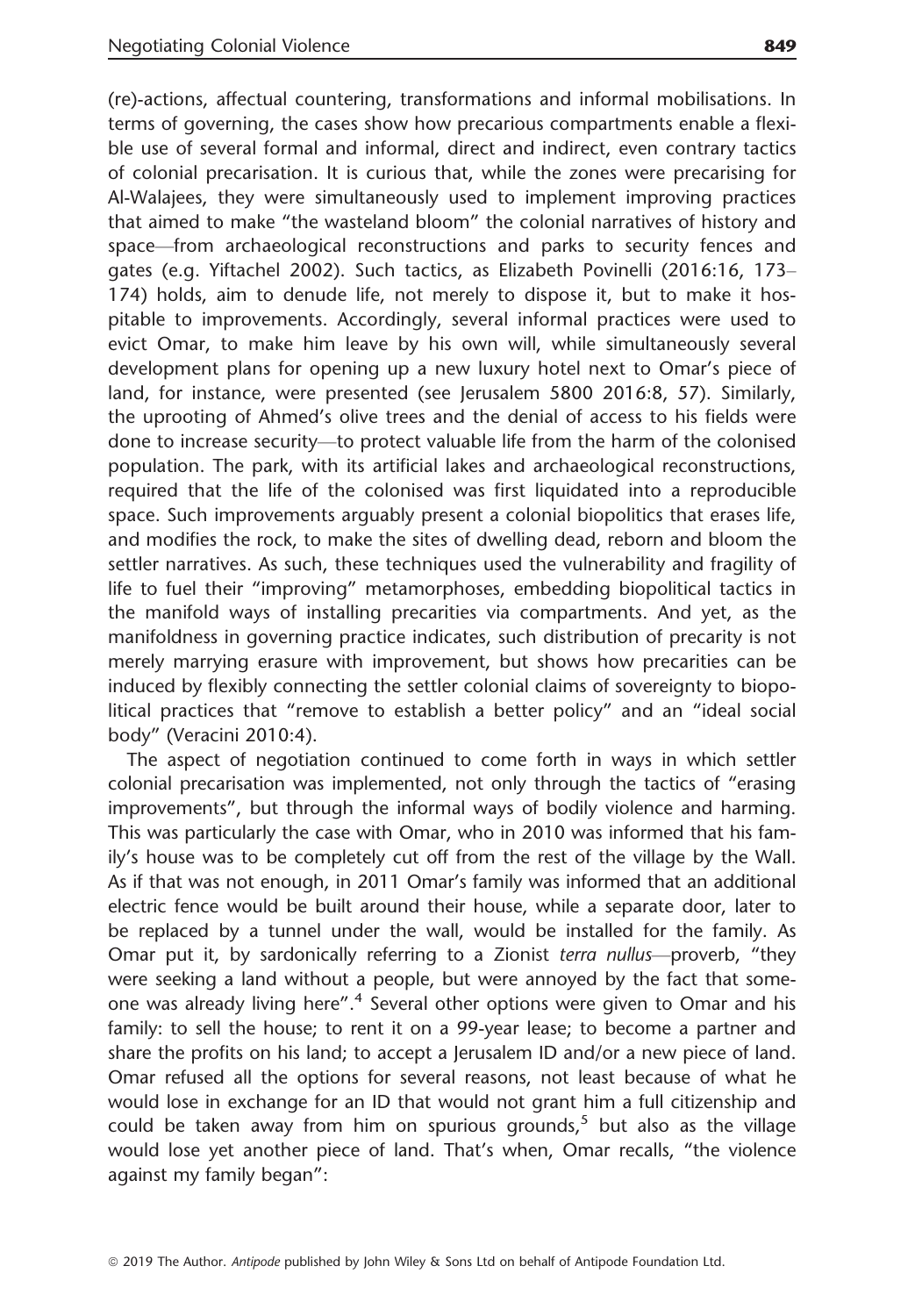They told me they were going to teach me "a different way". Once soldiers hit my son with the back of the gun ... 14 stitches were needed. My wife was pregnant and they used violence against her too ... I was harassed and arrested about ten times.

The last time Omar was arrested, he was hit so hard he was in the prison hospital for two months, a fact which, Omar found out later, was not officially recorded in any way. Omar's family's case presents an example of how the compartmentalisation of colonial violence into precarious zones enables a use of other, complementary forms of violence that are masked under de-politicised administrative orders and development plans while simultaneously brought to the level of the body and the everyday. But most notably, Omar's case shows, together with several others such as the one of Ahmed, how the bureaucratic and administrative violence is linked back to the military violence of bodily harm, always negotiated and flexibly implemented as part of the actual governing practice (for further examples, see Al-Walaja Withstand 2018).

In the beginning of 2016, after Omar's case had received significant media attention and several delegates from different consulates, even Palestinian ministers, visited his place, Omar's family decided to push the case to the "highest court level possible". Omar explained how the court case was framed as neutrally as possible: "the case was about three kids, and their mother, wanting to live a normal life, away from the violence". "We are farmers, who have sheep", he continued; "farmers, who are not allowed to live peacefully in their own land". Soon after the new court case was initiated, Israeli government representatives contacted Omar—this time they wanted to negotiate peacefully.

Dozens of Israeli officials came here to check everything we wrote about the legal case was right. They went around, looked at my land, did a tour around the house, saw the olive trees, the sheep and the well, pretending they didn't already know everything.

The visitors were willing to negotiate with Omar on how his family could live a normal life. "Normal", for the Israeli administration, was a paper that listed 40 rules for Omar's family. Omar presented his own requirements and after an eightmonth-long exchange the list was shortened to 16 rules. These security rules ranked from the ones declaring "no clashes with settlers were allowed" to the ones that ruled, for instance, that each visitor of the family had to give their name and ID to IDF hours before visiting, they could not stay later than 12 am, and should leave their car in front of the gate of a tunnel that connected Omar's house to the village.

Although the encounters discussed above show how the spatialisation of colonial violence fluctuates between physical and menacing, formal and informal, antagonist and affirmative, sovereign and biopolitical, planned and ad hoc practice, they also exemplify how the colonial power becomes resisted, redirected, shaped and negotiated in everyday encounters. As Omar's and Ahmed's accounts show, increasing precarities did not passivise but fuelled new actions and counterconducts, at times limiting, cancelling and redirecting the colonial practices, further underlining the incompleteness and transformative nature of governing. And yet, such "negotiated precarities" can always push in opposite directions: they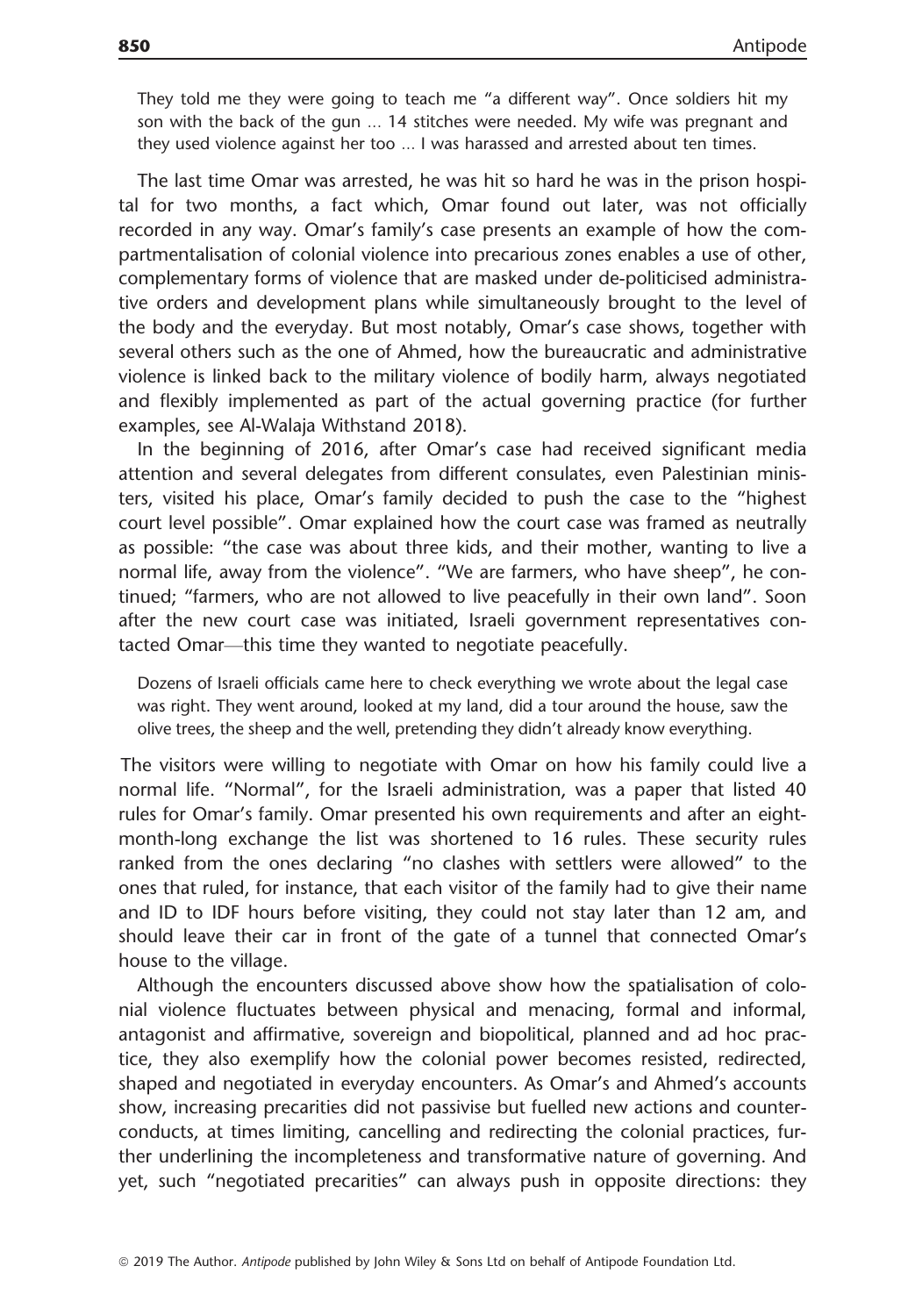can turn administrative orders to military violence, but also vice versa. Unlike Omar, who was able to keep his home (though with high costs), the fate of the many in Al-Walaja has been the cruel reality of house demolitions. About half of the residents in the Jerusalem part of Al-Walaja (Ain Jawaizeh) now have demolition orders for their houses (FAW 2017). While some house demolitions are related to the construction of the Separation Wall, most of the cases are epiphenomenal to Israel's strict permission policies in the East Jerusalem and the West Bank Area C. The establishment of ambiguous, zone-specific permit regimes (Berda 2017)—another way of spatialising precarisation—has in particular forced Palestinian residents to build on their own lands without permits (e.g. Wari 2011). "This is an area of high point of interest", one of the village council members of Al-Walaja held; "they might disappear for a year but always come back, because they don't want any expansion here", further explaining how after the recently added part of the Wall was finished (May 2017), eight houses were demolished, while orders to cease construction were also given to several other villagers (see also Ma'an 2017).

Demolitions, however, consist of more than turning houses into "piles of rubble". As Harker (2009:324–326) reminds us, house demolitions should be considered as a way of targeting all those "economic, social and cultural" connections that constitute one's home. In Al-Walaja, for instance, villagers had often taken loans to build or extend their houses, while it is not uncommon to find Palestinians destroying their own homes under the threat of fines and imprisonment (see Wari 2011:468– 469). Constant night raids and a concrete wall behind the living room window also effect demolition of homes by "killing us slowly without a war", as one interviewee held. Life under the pending demolition orders, with all the necessary items "packed into bags" (in case Israeli soldiers enter unexpectedly), alone causes "constant fear and anxiety about the future", as another interviewee from Al-Walaja said. In some cases, a "mere note had been left at night", the residents being unaware of the demolition until the bulldozers arrived in the morning. As Shalhoub-Kevorkian (2015:102) has suggested, fear of losing a home can alone become a significant factor that hampers and destroys daily life, posing what she refers to as the "demolition before the demolition". Here time, waiting and prolonging become crucial elements of governing. The limbo does not merely ensure the precarious situation, with all the fears and anxieties, prevails among the colonised, but constitutes an entire system of "effective inefficiency", where the slowness and tardiness in administrative processes is used to induce further precarities (see Berda 2017; Joronen 2017b). As a field researcher of a Bethlehem-based NGO described, many Palestinians in the region do apply for building permits before construction, but face the precarities of slow-motion governing: "houses can be there for six years before Israeli officials start to claim undue payments, with high rates of interest"—a situation that is economically unbearable for many.

The slow-motion governing is also evident in the way in which Al-Walajees living in Ain Jawaizeh are constantly excluded from services and infrastructure. On occasion, the residents of Ain Jawaizeh have been promised a change in their state of affairs, on condition that they legalise their residency statuses by applying for the Jerusalem ID. Despite the fact that Israel considers this part of the village to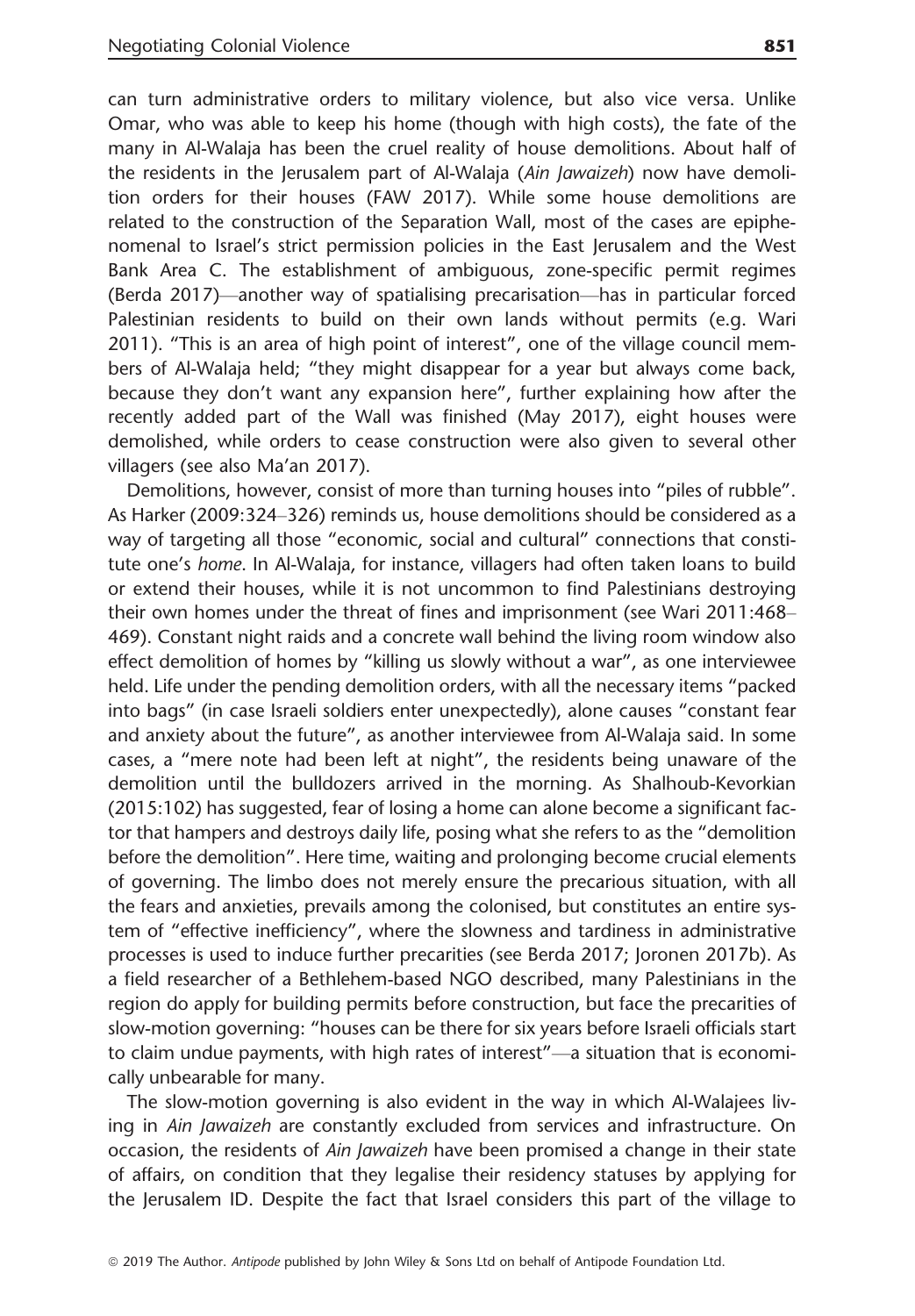be under the Jerusalem district, only a few applications of the residents who lived in the Jerusalem part of the village before 1967 were eventually approved. The slow-motion governing is, this shows, not merely about passive waiting, but about activation and negotiations:

They [Israeli authorities] asked us to form a different council, different from the one under the Palestinian Authority. They wanted to split the village council and ... to form a separate village called "Ain Jawaizeh" that they would then consider giving services. We totally rejected this idea, since we don't want to split Al-Walaja.

Instead of forming a separate village council, the council member underlined the urgent need for a building plan, not only to (counter-)map Al-Walaja, but to start improving the situation in Ain Jawaizeh. "We don't want to build up a park and put money on it, and see it demolished", he said, referring to the hope that a formally accepted village-wide building plan would prevent Israel from promoting colonial violence through demolition orders and denial of permits. Indeed, counter-planning and expert knowledge are important tools for resisting dubious plans, to which the recent study of Rosol (2014) in Vancouver also offers an insight. Resistance against re-zoning policies, she shows, did not aim at mere "liberation from an oppressor", but took a form of "counter-conduct" that used expert knowledge to demand different types of development (Rosol 2014:75). The role of planning and expert knowledge in Al-Walaja, however, seems more complex, particularly as different zones—Area C, Area B, seam zone, and the Jerusalem part of the village—are run by different (but overlapping) regulations, permit systems and logics (Berda 2017:38). This is shown in the way in which the above-mentioned village council member on the one hand underlined the need for a comprehensive town plan, while on the other hand fearing such plans might split the village into separate administrative zones, the plan thus functioning to further enforce and normalise the colonial compartmentalisation of the village. Although "something needs to be done", the council member aired, in order to improve the precarious conditions in the village, administrative counter-knowledge would further normalise the spatial divides in the village. As the council member concluded, "it's a sword with two edges—if we do it, it will stick us, if we don't do it, it will hit us anyway".

# Conclusion

As the paper has shown, permits, development plans, restrictions and conservation all exemplify how occupation is spatialised into compartments, where the Palestinian life becomes exposed to manifold combinations of even contrary colonial practices. Such zonings enable the state of Israel to flexibly govern Palestinian spaces, but also to reinforce vulnerabilities on the level of the body and the everyday. Fieldwork in Al-Walaja showed how brutal violence and harassments have become part of administrative governing, and how they are often accompanied with vulnerabilities related to racial divides and accessibility, atmospheric intimidations and estrangements, and security measures that work as a pretext for home demolitions and the appropriation of land. Further, the formal act of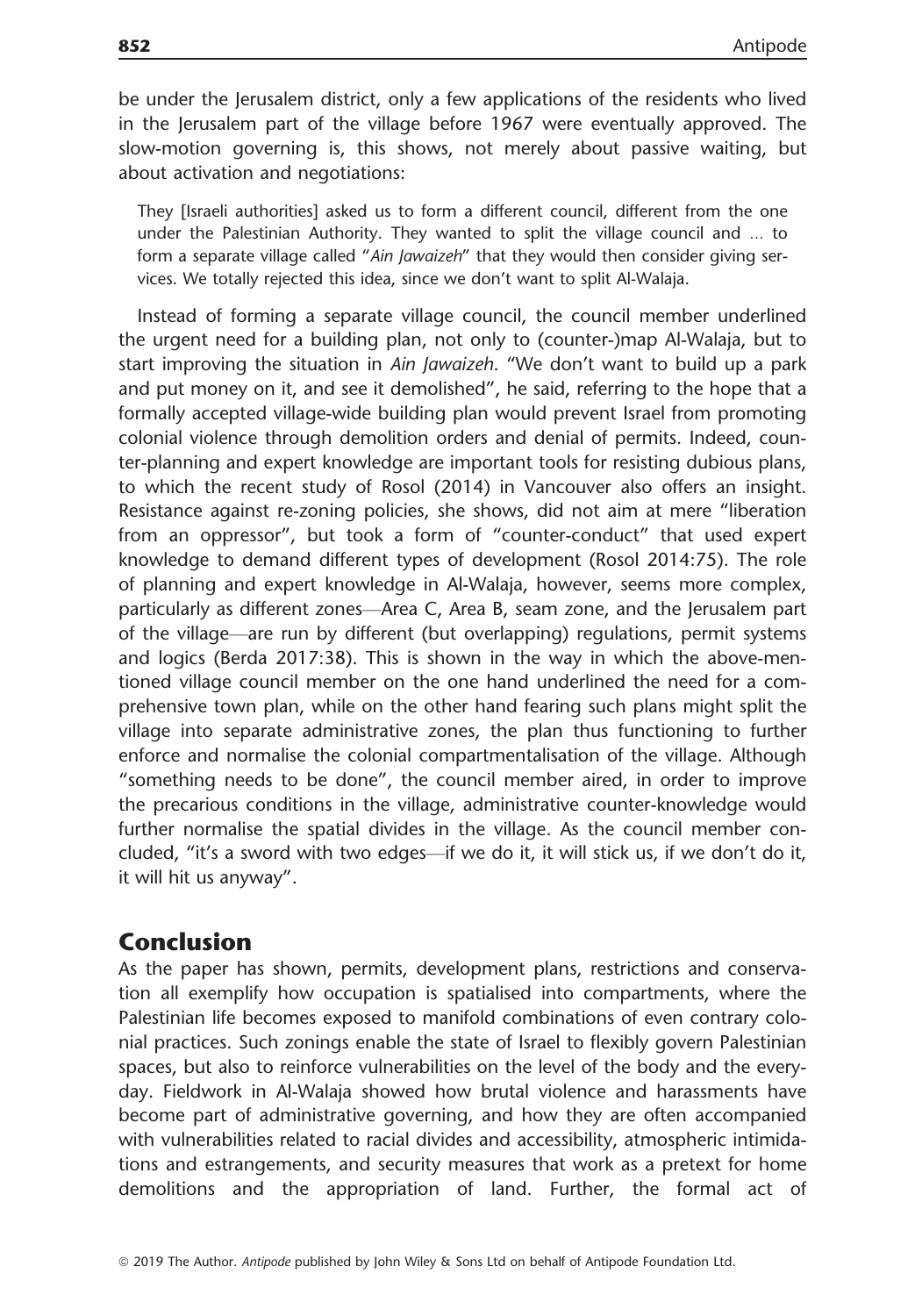compartmentalisation facilitates more informal acts—from intimidating settler music, stolen olives and damaged trees to accidental fires, explosions and floating water—and indirect effects such as fearful and anxious waiting of home demolitions. These dynamics of precarity are cumulatively central to an understanding of how settler colonial violence is implemented, negotiated and transformed in Al-Walaja.

In order to deal with this complexity, I have shown how taking the narratives and practices of the colonised, particularly the ways in which Palestinians encounter the indirect, informal and overlapping ramifications of governmental processes in their daily lives, as a point of departure places research in the middle of the "actual messiness" of governing practice. I further suggested the notion of "negotiated precarity" as capable of covering the political uses of precarity as a flexible tool of governing, but also the ways in which precarities engender action, resistance and (social) ways of alleviating and transforming the colonial violence. The focus on "negotiated precarities", I have further shown, affords a methodological and ethical stance ignoring the spatial imaginaries and practices of the settler colonial regime (e.g. Veracini 2010), further acknowledging the cracks, incompleteness and transformations in the practice of governing. Moreover, the notion of negotiation helps to acknowledge how counter-conduct, disobedience, pertinacity, hope, solidarity and other ways of erasing, diminishing, redirecting and cancelling the effects of power are all part of the "art of governing" (Legg 2018), often with unexpected ways, as the example of counter-planning in Al-Walaja exemplified. Yet, in all accounts the Al-Walajees were activated rather than merely passivised and victimised by their precarious situation, precarity thus standing between the activating and passivating, or subjugating and affirming condition. This signifies not only the uncertainty and unpredictability of how settler colonialism can be spatially practiced, but also how existing Palestinian spaces affect, transform, redirect and reorganise aims to spatialise precarity. Acknowledging such dynamics helps in recognising how the political violence is entwined around everyday vulnerabilities and negotiations of power that are often ignored in geopolitical narratives on Palestine/ Israel, but also in maintaining a sensitivity to politics and hope in sites, where one hardly expects to find any room left for their appearance (see Hage 2009; Joronen and Griffiths 2019b). To understand such manifoldness in distributing precarity, a more spatially grounded study of settler colonial power is needed, as is a clearer articulation of the ways in which ontological precariousness haunts all efforts to govern, act and resist. Precarity may be spatially and politically distributed as settler colonial conduct, but it is never reducible solely to manifestations of power and desires to dominate.

# Acknowledgements

I would like to thank Mark Griffiths and the participants of the two talks I gave at Aberystwyth and Swansea Universities for their important feedback. I am also thankful for the editors of Antipode and the three anonymous reviewers for their helpful suggestions. I am grateful for the assistance in the field and feel indebted to the participants of the research, without whom the writing of this article would not have been possible.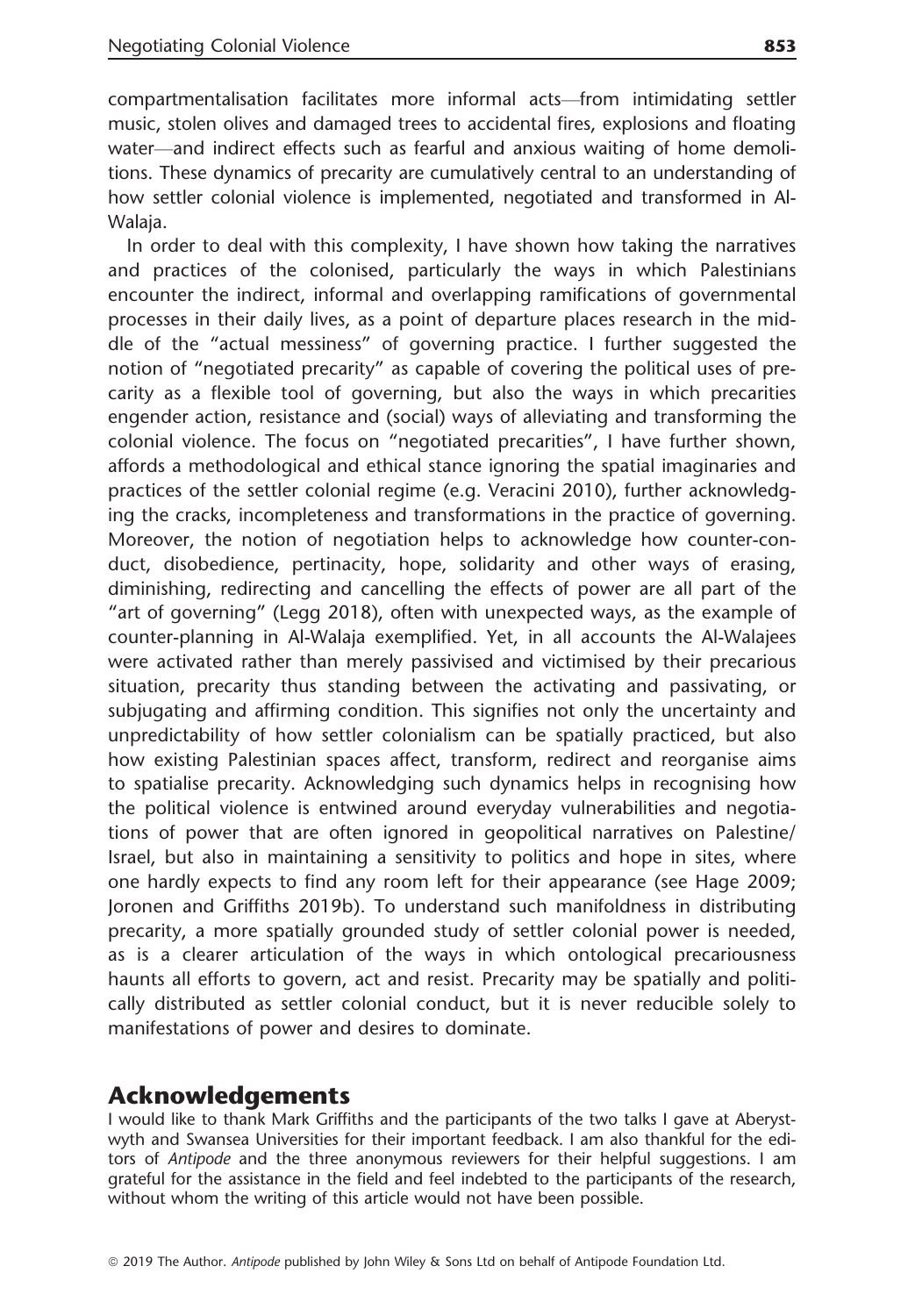#### Endnotes

<sup>1</sup> In Gaza the situation remains significantly different, particularly due to Israel's blockage of the Gaza Strip after Hamas' electoral victory in 2006 (see Ioronen 2016a).

<sup>2</sup> According to Braier (2013), the "Jerusalem 2000" plan (also known as the "Jerusalem Master Plan 2020") has offered a guideline for the Jerusalem municipality and district planning since the end of 2008 (for more details, see Jabareen 2010; Wari 2011).

<sup>3</sup> Names have been changed to protect the anonymity, unless the interviewee wanted to appear with his/her own name. Interviewees are named only if they are quoted more than once.

 $4$  "Land without a people for a people without a land" (Said 1979:9). The origin, meaning and the use of the proverb, however, are under dispute (e.g. Muir 2008), though the colonial terra nullus-motif has clearly been an essential part of the Zionist narratives of "empty land" (e.g. Yiftachel 2002:224–225), with "two millennia of neglect" now made into "agricultural and botanic miracles" (Long 2009:65).<br><sup>5</sup> Since the Oslo Agreements, East Jerusalemites have been increasingly targeted with

deportations implemented through the "center of life" policy. The policy ties the renewal of residency rights ("Jerusalem ID") to the arbitrary requirement that Palestinians need to meet in order to prove their centre of life is in Jerusalem, thus creating stateless persons that exist, not outside the law, but within Israel's citizenship legislation (see Jefferies 2012; Tawil-Souri 2012).

#### References

Abdo N (2011) Women in Israel: Race, Gender, Citizenship. London: Zed

- Allen L (2008) Getting by the Occupation: How violence became normal during the Second Palestinian Intifada. Cultural Anthropology 23(3):453–487
- Al-Walaja Withstand (2018) Facebook post, 22 January 2018. [https://www.facebook.com/](https://www.facebook.com/QrytAlwljhWithstand/photos/pcb.1177457862384237/1177457785717578/?type=3andtheater) [QrytAlwljhWithstand/photos/pcb.1177457862384237/1177457785717578/?type=3and](https://www.facebook.com/QrytAlwljhWithstand/photos/pcb.1177457862384237/1177457785717578/?type=3andtheater) [theater](https://www.facebook.com/QrytAlwljhWithstand/photos/pcb.1177457862384237/1177457785717578/?type=3andtheater) (last accessed 30 January 2018)
- Amir M and Kotef H (2015) Limits of dissent, perils of activism: Spaces of resistance and the new security logic. Antipode 47(3):671–688

Anderson B (2014) Encountering Affect: Capacities, Apparatuses, Conditions. Farnham: Ashgate ARIJ (2010) "Al Walaja Village Profile." Applied Research Institute–Jerusalem

- Athanasiou A (2016) Nonsovereign agonism, (or, beyond the affirmation versus subjugation). In J Butler, Z Gambetti and L Sabsay (eds) Vulnerability in Resistance (pp 256–277). Durham: Duke University Press
- BADIL (2013) Israeli Land Grab and Forced Population Transfer of Palestinians. Bethlehem: BADIL Resource Center for Palestinian Residency and Refugee Rights
- Berda Y (2017) Living Emergency: Israel's Permit Regime in the Occupied Territories. Stanford: Stanford University Press
- Braier M (2013) Zones of transformation? Informal construction and independent zoning plans in East Jerusalem. Environment and Planning A 45(11):2700–2716
- B'tselem (2014) Refa'im Stream National Park. 23 September. [https://www.btselem.org/je](https://www.btselem.org/jerusalem/national_parks_refaim_stream) [rusalem/national\\_parks\\_refaim\\_stream](https://www.btselem.org/jerusalem/national_parks_refaim_stream) (last accessed 28 January 2018)
- Butler J (2010) Frames of War: When is Life Grievable? London: Verso
- Butler J (2015) Notes Towards the Performative Theory of Assemblage. Cambridge: Harvard University Press
- Butler J (2016) Rethinking vulneralibility and resistance. In J Butler, Z Gambetti and L Sabsay (eds) Vulnerability in Resistance (pp 12–27). Durham: Duke University Press
- Chiodelli F (2012) The Jerusalem Master Plan: Planning into conflict. Jerusalem Quarterly 51:5–20
- Chiodelli F (2017) Shaping Jerusalem: Spatial Planning, Politics, and the Conflict. New York: Routledge
- Death C (2010) Counter-conducts: A Foucauldian analytics of protest. Social Movement Studies 9(3):235–251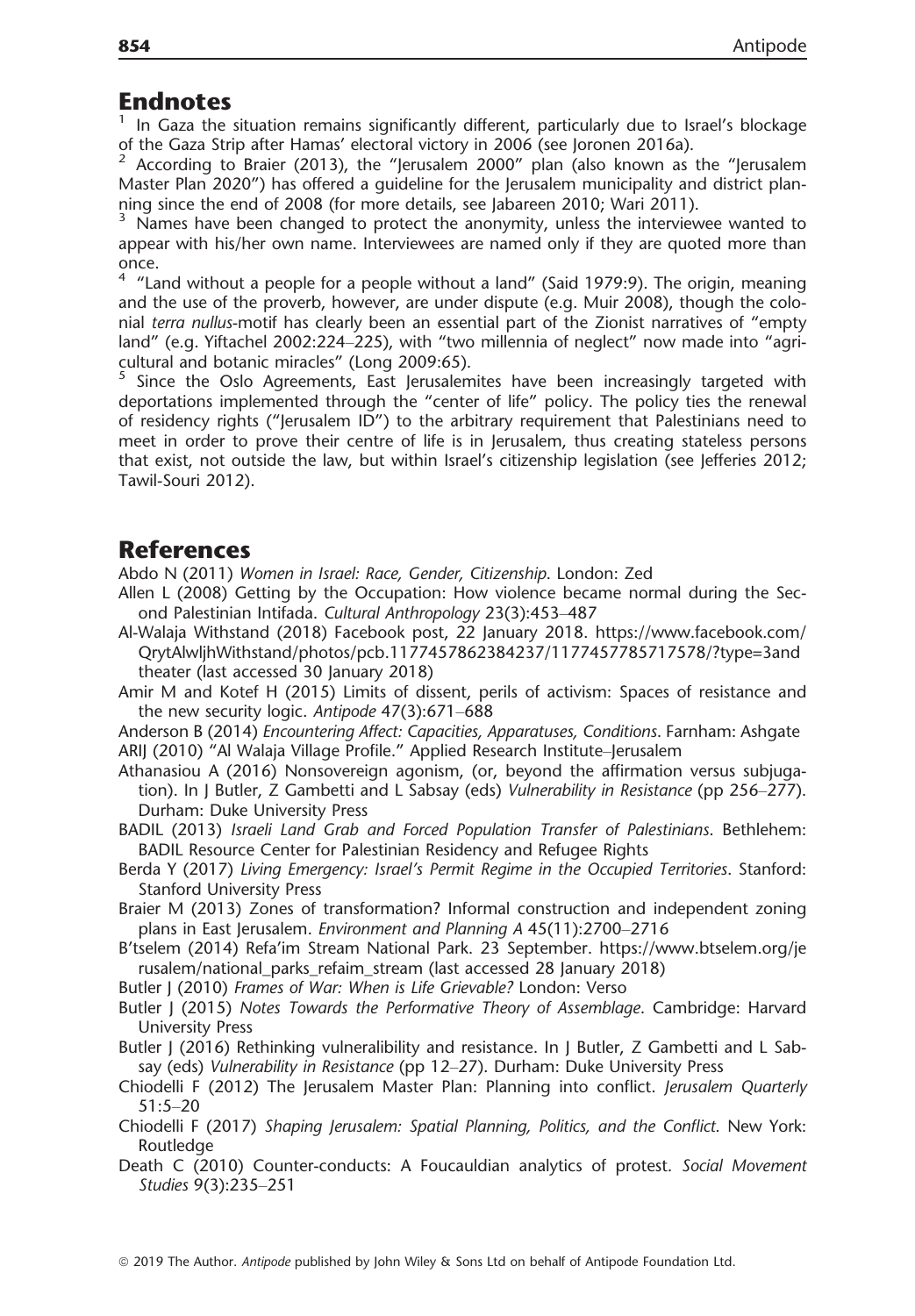- ECF (2016) "The Israeli-Palestinian Conflict—An Interactive Database." Economic Cooperation Foundation.<http://ecf.org.il> (last accessed 28 January 2018)
- Falah G-W (2003) Dynamics and patterns of the shrinking of Arab lands in Palestine. Political Geography 22:179–209
- Fanon F (1963) The Wretched of the Earth. London: Penguin
- FAW (2017) About half of the houses in the Jerusalem section of Walaja are in danger of demolition. Friends of Al-Walaja.<https://friendsofwalaja.wordpress.com/2017/08/> (last accessed 31 January 2018)
- Gordon N (2008) Israel's Occupation. Berkeley: University of California Press
- Gori M (2013) The stones of contention: The role of archaeological heritage in Israeli-Palestinian conflict. Archaeologies 9(1):213–229
- Griffiths M (2017) Hope in Hebron: The political affects of activism in a strangled city. Antipode 49(3):617–635
- Griffiths M and Joronen M (2018) Marriage under occupation: Israel's spousal visa restrictions in the West Bank. Gender, Place, and Culture [https://doi.org/10.1080/0966369x.](https://doi.org/10.1080/0966369x.2018.1551784) [2018.1551784](https://doi.org/10.1080/0966369x.2018.1551784)
- Hage G (2009) Waiting out the crisis: On stuckedness and governmentality. In G Hage (ed) Waiting (pp 97–106). Melbourne: Melbourne University Press
- Hammami R (2016) Precarious politics: The activism of "bodies that count" (aligning with those that don't) in Palestine's colonial frontier. In J Butler, Z Gambetti and L Sabsay (eds) Vulnerability in Resistance (pp 167–190). Durham: Duke University Press
- Harker C (2009) Spacing Palestine through the home. Transactions of the Institute of British Geographers 34(3):320–332
- Harker C (2012) Precariousness, precarity, and family: Notes from Palestine. *Environment* and Planning A 44(4):849–865
- Hasson N (2017) Israel to cut Palestinian village from water source in order to take control of farming land. Haaretz 16 November
- Jabareen Y R (2010) The politics of state planning in achieving geopolitical ends: The case of the recent master plan for Jerusalem. International Development Planning Review 32(1):27–43
- Jefferies D (2012) The "Center of Life" policy: Institutionalizing statelessness in East Jerusalem. Jerusalem Quarterly 50:94–103
- Jerusalem 5800 (2016) "Jerusalem 2050: The Metropolitan Jerusalem Master Plan." [http://](http://www.jerusalem5800.com) [www.jerusalem5800.com](http://www.jerusalem5800.com) (last accessed 29 January 2018)
- Joronen M (2016a) "Death comes knocking on the roof": Thanatopolitics of ethical killing during Operation Protective Edge in Gaza. Antipode 48(2):336–354
- Joronen M (2016b) Politics of precarious childhood: Ill treatment of Palestinian children under the Israeli military order. Geopolitics 21(1):92–114
- Joronen M (2017a) "Refusing to be a victim, refusing to be an enemy": Form-of-life as resistance in the Palestinian struggle against settler colonialism. Political Geography 56:91–100
- Joronen M (2017b) Spaces of waiting: Politics of precarious recognition in the occupied West Bank. Environment and Planning D: Society and Space 35(6):994–1011
- Joronen M and Griffiths M (2019a) The affective politics of precarity: Home demolitions in the occupied West Bank. Environment and Planning D: Society and Space [https://doi.org/](https://doi.org/10.1177/0263775818824341) [10.1177/0263775818824341](https://doi.org/10.1177/0263775818824341)
- Joronen M and Griffiths M (2019b) The moment to come: Geographies of hope in the hyperprecarious sites of occupied Palestine. Geografiska Annaler: Series B, Human Geography <https://doi.org/10.1080/04353684.2019.1569473>
- JPS (2016) Settlement monitor. Journal of Palestine Studies 45(3):1–41
- JTM (2014) Metropolitan Jerusalem Moving Forward. Jerusalem: Jerusalem Transportation Master Plan Team, Jerusalem Municipality, and Ministry of Transportation and Road Safety
- Kearns G (2013) The Butler affair and the geopolitics of identity. Environment and Planning D: Society and Space 31(2):191–207
- Khalidi W (1997) All that Remains: The Palestinian Villages Occupied and Depopulated by Israel in 1948. Washington: Institute for Palestine Studies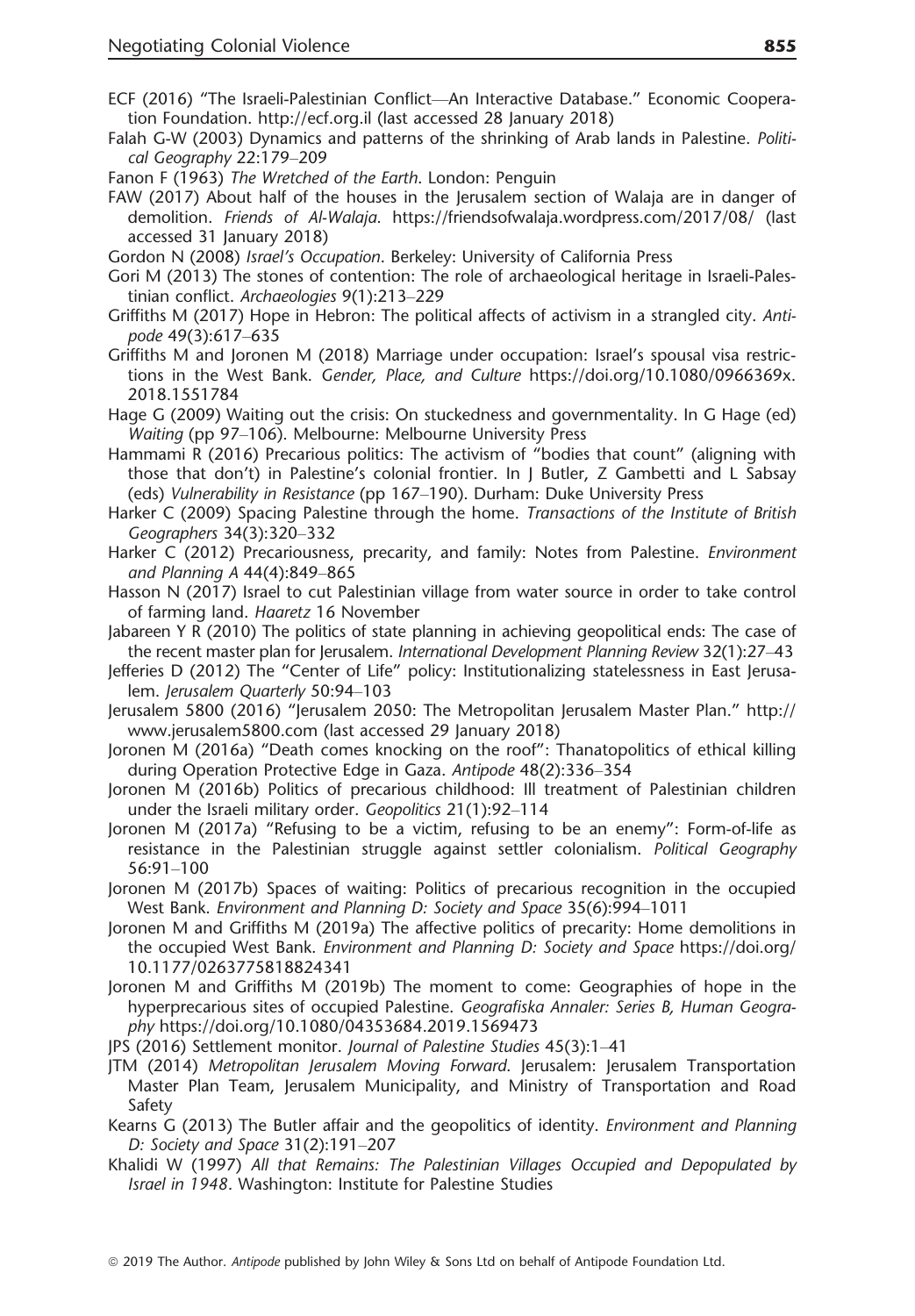- Kipfer S (2006) Fanon and space: Colonization, urbanization, and liberation from the colonial to the global city. Environment and Planning D: Society and Space 25(4):701–726
- Kotef H and Amir M (2011) Between imaginary lines: Violence and its justifications at the military checkpoints in occupied Palestine. Theory, Culture, and Society 28(1):55–80
- Legg S (2007) Beyond the European province: Foucault and postcolonialism. In J Crampton and S Elden (eds) Space, Knowledge, and Power: Foucault and Geography (pp 265–290). Aldershot: Ashgate
- Legg S (2018) Subjects of truth: Resisting governmentality in Foucault's 1980s. Environment and Planning D: Society and Space <https://doi.org/10.1177/0263775818801957>
- Lentin R (2016) Israel/Palestine: State of exception and acts of resistance. In S E Wilmer and A Zukauskaite (eds) Resisting Biopolitics. Philosophical, Political, and Performative Strategies (pp 271–186). New York: Routledge
- Long J C (2009) Rooting diaspora, reviving nation: Zionist landscapes of Palestine-Israel. Transactions of the Institute of British Geographers 34(1):61–77
- Lorey I (2015) State of Insecurity: Government of the Precarious. London: Verso
- Ma'an (2017) Israel demolishes buildings in al-Walaja days before court hearing to appeal the decision. 4 May
- MacKinnon D (2000) Managerialism, governmentality, and the state: A neo-Foucauldian approach to local economic governance. Political Geography 19(3):293–314
- Makdisi S (2010) The architecture of erasure. Critical Inquiry 36(3):519–559
- Marshall D J (2014) Save (us from) the children: Trauma, Palestinian childhood, and the production of governable subjects. Children's Geographies 12(3):281–296
- Mason M and Dajani M (2018) A political ontology of land: Rooting Syrian identity in the Occupied Golan Heights. Antipode <https://doi.org/10.1111/anti.12412>
- Mbembe A (2003) Necropolitics. Public Culture 15(1):11–40
- Muir D (2008) A land without a people for a people without a land. Middle East Quarterly 15(2):55–62
- OCHA (2009) "Shrinking Space: Urban Contraction and Rural Fragmentation in the Bethlehem Governorate, May 2009." UN Office for the Coordination of Humanitarian Affairs, Occupied Palestinian Territories
- OCHA (2014) "Area C of the West Bank: Key Humanitarian Concerns, August 2014." UN Office for the Coordination of Humanitarian Affairs, Occupied Palestinian Territory
- Pappe I (2015) The many faces of apartheid. In I Pappe (ed) Israel and South Africa: The Many Faces of Apartheid (pp 1–23). London: Zed
- POICA (2016) "For Security and Military Purposes". Expropriation of five Dunums in al-Walajeh village lands Northwest of Bethlehem Governorate. Palestinian Observatory of Israeli Colonization Activities 2 February. [http://poica.org/2016/02/for-security-military-pur](http://poica.org/2016/02/for-security-military-purposesexpropriation-of-five-dunums-in-al-walajeh-village-lands-northwest-of-bethlehem-governorate/) posesexpropriation-of-fi[ve-dunums-in-al-walajeh-village-lands-northwest-of-bethlehem-go](http://poica.org/2016/02/for-security-military-purposesexpropriation-of-five-dunums-in-al-walajeh-village-lands-northwest-of-bethlehem-governorate/) [vernorate/](http://poica.org/2016/02/for-security-military-purposesexpropriation-of-five-dunums-in-al-walajeh-village-lands-northwest-of-bethlehem-governorate/) (last accessed 18 January 2018)
- Povinelli E (2016) Geontologies: A Requiem to Late Capitalism. Durham: Duke University Press Pullan W and Yacobi H (2017) Jerusalem's colonial space as paradox. In M Allegra, A Handel and
- W Maggor (eds) Normalizing Occupation (pp 193–210). Bloomington: Indiana University Press
- Ramadan A and Fregonese S (2017) Hybrid sovereignty and the state of exception in the Palestinian refugee camps in Lebanon. Annals of the American Association of Geographers 107(4):949–963
- Rose M (2014) Negative governance: Vulnerability, biopolitics, and the origins of government. Transactions of the Institute of British Geographers 39(2):209–223
- Rosol M (2014) On resistance in the post-political city: Conduct and counter-conduct in Vancouver. Space and Polity 18(1):70–84
- Said E (1979) The Question of Palestine. New York: Random House
- Shafir G (1989) Land, Labor, and the Origins of the Israeli-Palestinian Conflict, 1882–1914. Berkeley: University of California Press
- Shalhoub-Kevorkian N (2014) Human suffering in colonial contexts: Reflections from Palestine. Settler Colonial Studies 4(3):277–290
- Shalhoub-Kevorkian N (2015) Security Theology, Surveillance, and the Politics of Fear. Cambridge: Cambridge University Press